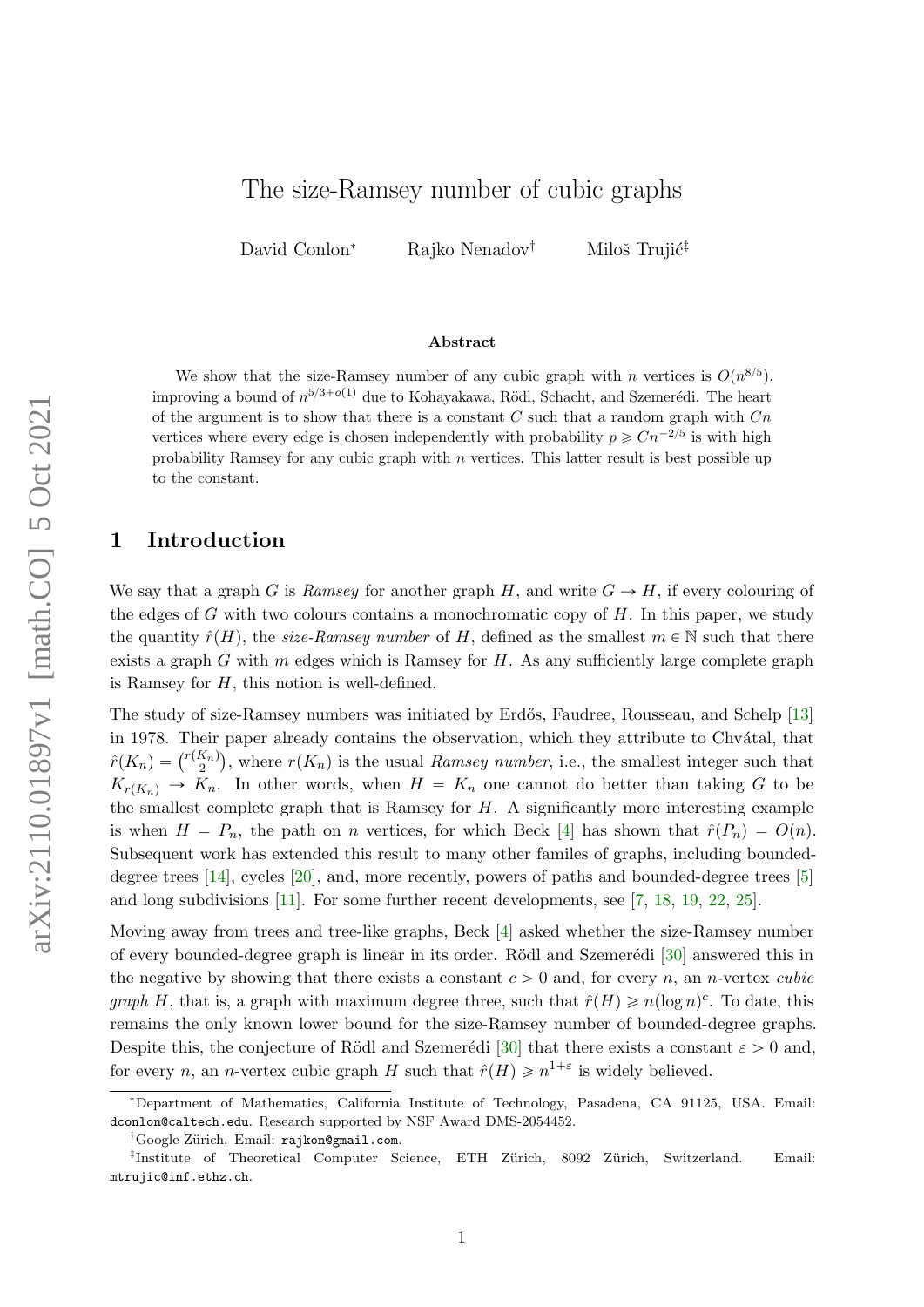Regarding upper bounds, a result of Kohayakawa, Rödl, Schacht, and Szemerédi [\[24\]](#page-14-5) shows that  $\hat{r}(H) \leqslant n^{2-1/\Delta + o(1)}$  for any graph H on n vertices with maximum degree  $\Delta$ . Here we improve this bound for cubic graphs.

<span id="page-1-2"></span>**Theorem 1.1.** There exists a constant K such that  $\hat{r}(H) \leq Kn^{8/5}$  for every cubic graph H with n vertices.

Seeing as there is still a very large gap between the upper and lower bounds for size-Ramsey numbers of cubic graphs, our result warrants some justification. The key point is that all previous work on upper bounds for size-Ramsey numbers has relied upon showing that suitable random graphs (or, in some cases, graphs derived from random graphs by taking appropriate powers and blow-ups) are, with high probability,<sup>[1](#page-1-0)</sup> Ramsey for the required target graph H. Recall that, given  $n \in \mathbb{N}$  and  $p = p(n) \in (0, 1), G_{n,p}$  stands for the probability distribution over all graphs with n vertices in which each pair of vertices forms an edge independently with probability  $p$ . We will use  $G_{n,p}$  interchangeably to describe both this distribution and an actual graph sampled from it. With this notation, our real main result is then the following theorem about Ramsey properties of random graphs.

<span id="page-1-1"></span>**Theorem 1.2.** There exist  $c, K > 0$  such that if  $p \geq K n^{-2/5}$ , then, with high probability,  $G_{n,p} \to H$  for every cubic graph H with at most cn vertices.

It is easy to see that Theorem [1.2](#page-1-1) implies Theorem [1.1,](#page-1-2) since  $G_{n,p}$  typically has  $\Theta(n^2p)$  edges, by standard concentration inequalities. Moreover, Theorem [1.2](#page-1-1) is optimal: a classic result of Rödl and Rucinski [\[28,](#page-14-6) [29\]](#page-14-7) shows that if  $p = o(n^{-2/5})$ , then, with high probability,  $G_{n,p}$  is not Ramsey for  $K_4$ . Hence, the statement of Theorem [1.1](#page-1-2) is the most one can get out of using vanilla random graphs (that is, without modifying them further). We will come back to this point, and a further discussion on the limits of our method, in Section [6.](#page-11-0)

The rest of the paper is organised as follows. In the next section, we give a high-level overview of our argument. In Section [3,](#page-2-0) we collect several results about random graphs and sparse regular pairs that will be needed in the proof. Section [4](#page-6-0) contains our two main building blocks, which will allow us to thread trees and cycles through prescribed sets of vertices. In Section [5,](#page-8-0) we then combine these building blocks with a decomposition result for cubic graphs to complete the proof of Theorem [1.2.](#page-1-1) Finally, as mentioned above, we will discuss the limits of our method and the potential next steps in Section [6.](#page-11-0)

### <span id="page-1-3"></span>2 Overview of the proof

Assume that the host graph  $\Gamma \sim G_{n,p}$  satisfies a number of the properties that typically hold in random graphs, such as expansion, no dense spots, concentration of degrees and number of edges in subsets, etc. In their proof, Kohayakawa, Rödl, Schacht, and Szemerédi  $[24]$  start by showing that in any red/blue colouring of the edges of Γ, one can find disjoint sets  $V_1, \ldots, V_{20} \subseteq V(\Gamma)$ , each of order an for some  $\alpha > 0$ , such that each pair  $(V_i, V_j)$  is  $(\varepsilon, p)$ -regular with density at least  $p/3$  with respect to one of the colours, say red. That is, the density of edges between any two sufficiently large sets  $U_i \subseteq V_i$  and  $U_j \subseteq V_j$  is roughly the same as the density between  $V_i$ 

<span id="page-1-0"></span><sup>&</sup>lt;sup>1</sup>We say that a property holds with high probability (or w.h.p. for brevity) if the probability it holds tends to 1 as  $n \to \infty.$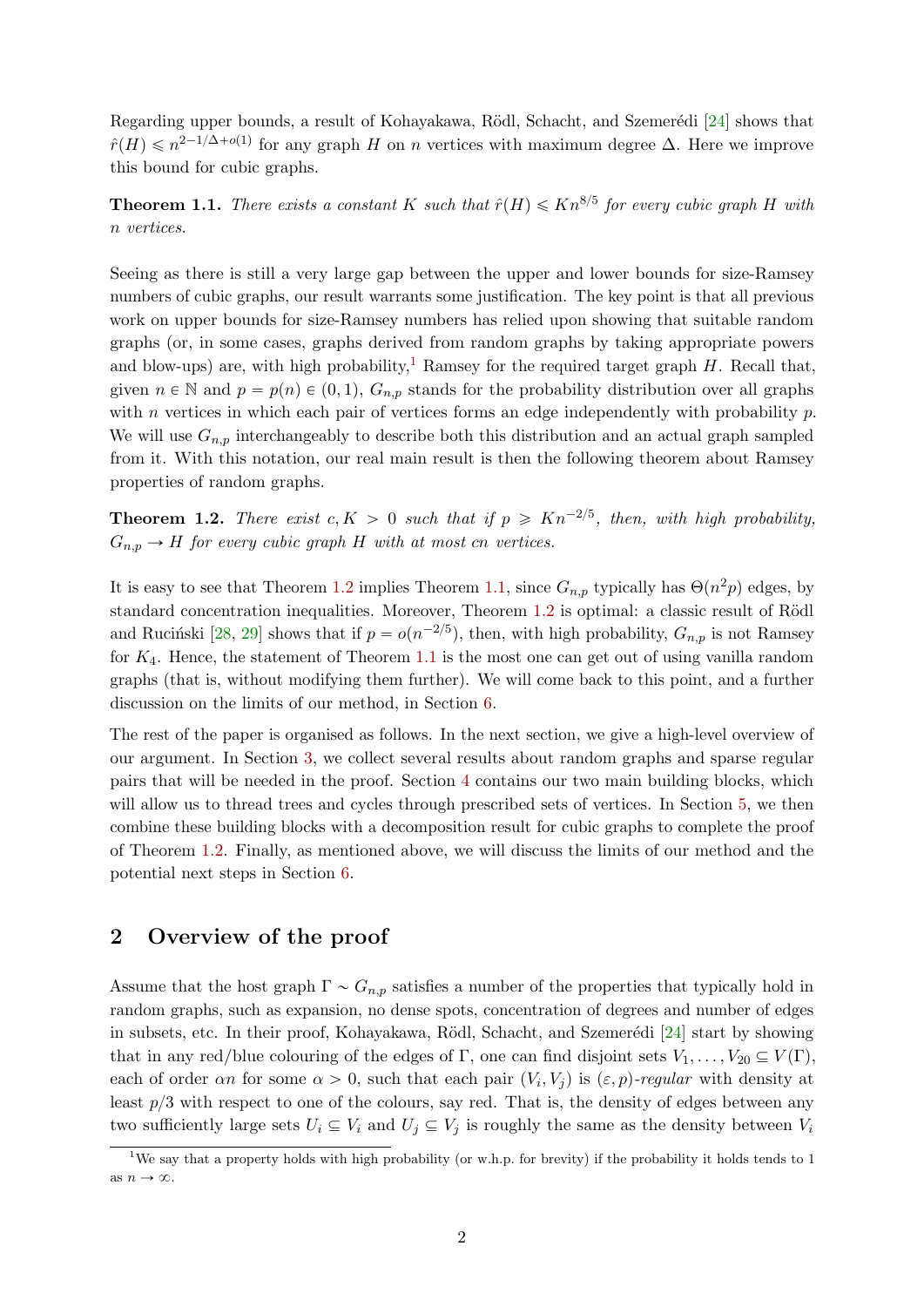and  $V_j$ , with a discrepancy of at most  $\varepsilon p$  (see Definition [3.2](#page-3-0) below). This is a standard step in the regularity method and we refer the reader to  $[6, 24]$  $[6, 24]$  for more details.

Suppose, therefore, that we have a collection of large sets of vertices such that the distribution of red edges between any two of them is fairly uniform. We wish to use this structure to show that R, the subgraph of  $\Gamma$  consisting of all the red edges, contains any particular cubic graph H on at most cn vertices. The strategy used in [\[24\]](#page-14-5) at this point follows an idea of Alon and Füredi [\[2\]](#page-13-8): split the vertex set of H into, say, 20 independent sets and then embed these sets one at a time using Hall's matching criteria, with the *i*-th set being embedded into  $V_i$ . When we come to embed the last such set, every remaining vertex of degree three has to be mapped into the common neighbourhood of three previously embedded vertices. However, if  $p = o(n^{-1/3})$ , three typical vertices in the random graph will have an empty common neighbourhood. It is for this reason that the methods of [\[24\]](#page-14-5) break down at this point.

To circumvent this issue, we borrow an idea from  $[9]$ . Assume that H is connected and remove from it an induced cycle of length at least four. This leaves us with a 2-degenerate graph  $H'$ . That is, we can order the vertices of  $H'$  in such a way that every vertex has at most two of its neighbours preceding it. One might then hope that  $p \gg n^{-1/2}$  is sufficient to embed H'. Having embedded  $H'$ , we then need to replace the deleted cycle, which we suppose for illustration is a  $C_4$ . As the graph is cubic, each vertex v of such a  $C_4$  already has at most one embedded neighbour, so there will be a *candidate set* of order roughly  $np$  in which we can embed v. If all four candidate sets are disjoint and span four  $(\varepsilon, p)$ -regular pairs of density  $\Theta(p)$  in the correct cyclic order, then a result of Gerke, Kohayakawa, Rödl, and Steger [\[15\]](#page-13-10) implies that we can find the desired copy of  $C_4$  between these sets, provided  $p \gg (np)^{-2/3}$  (see Lemma [3.7](#page-5-0) below). Rearranging, this gives  $p \gg n^{-2/5}$  — precisely the bound promised by Theorem [1.2.](#page-1-1) Note that, crucially, the cycle we embed at the end is of length at least four. If it were a triangle instead, we would need  $p \gg (np)^{-1/2}$  in the last step, which leads back to the bound  $p \gg n^{-1/3}$ .

In practice, our actual approach takes the idea of partitioning even further. Instead of taking out one cycle and relying on the fact that the remaining graph  $H'$  is 2-degenerate, we partition  $H$ (which we may assume contains no  $K_4$ 's, since they can be set aside and dealt with separately) into *blocks*: first removing a maximal collection of disjoint induced cycles of length at least four and then partitioning what remains into induced paths (see Lemma [5.1](#page-8-1) below). Moreover, these blocks  $B_1, \ldots, B_t$  can be placed in a '1-degenerate ordering', meaning that each vertex in  $B_i$  has at most one neighbour in  $B_1 \cup \cdots \cup B_{i-1}$  for every  $i \in \{2, \ldots, t\}$ . We then find a copy of H by embedding one whole block at a time. Crucially, whenever we are about to embed a block  $B_i$ , every  $v \in B_i$  has at most one previously embedded neighbour, so the candidate set for v has order  $\Omega(np)$ . This is large enough that the regularity property is inherited by any relevant pair of candidate sets, which then allows us to embed  $B_i$ , which is either a path or a cycle, in one sweep (see Lemmas [4.1](#page-6-1) and [4.2](#page-8-2) below).

### <span id="page-2-0"></span>3 Preliminaries

In this section, we collect several results about random graphs that we will need, with a particular focus on the properties of regular pairs in random graphs. For a thorough, although now somewhat outdated, treatment of the latter topic, we refer the reader to the survey of Gerke and Steger [\[17\]](#page-13-11). Though many of the results hold in greater generality, we have tailored the statements towards their later use in the proof of Theorem [1.2.](#page-1-1) Where statements depart from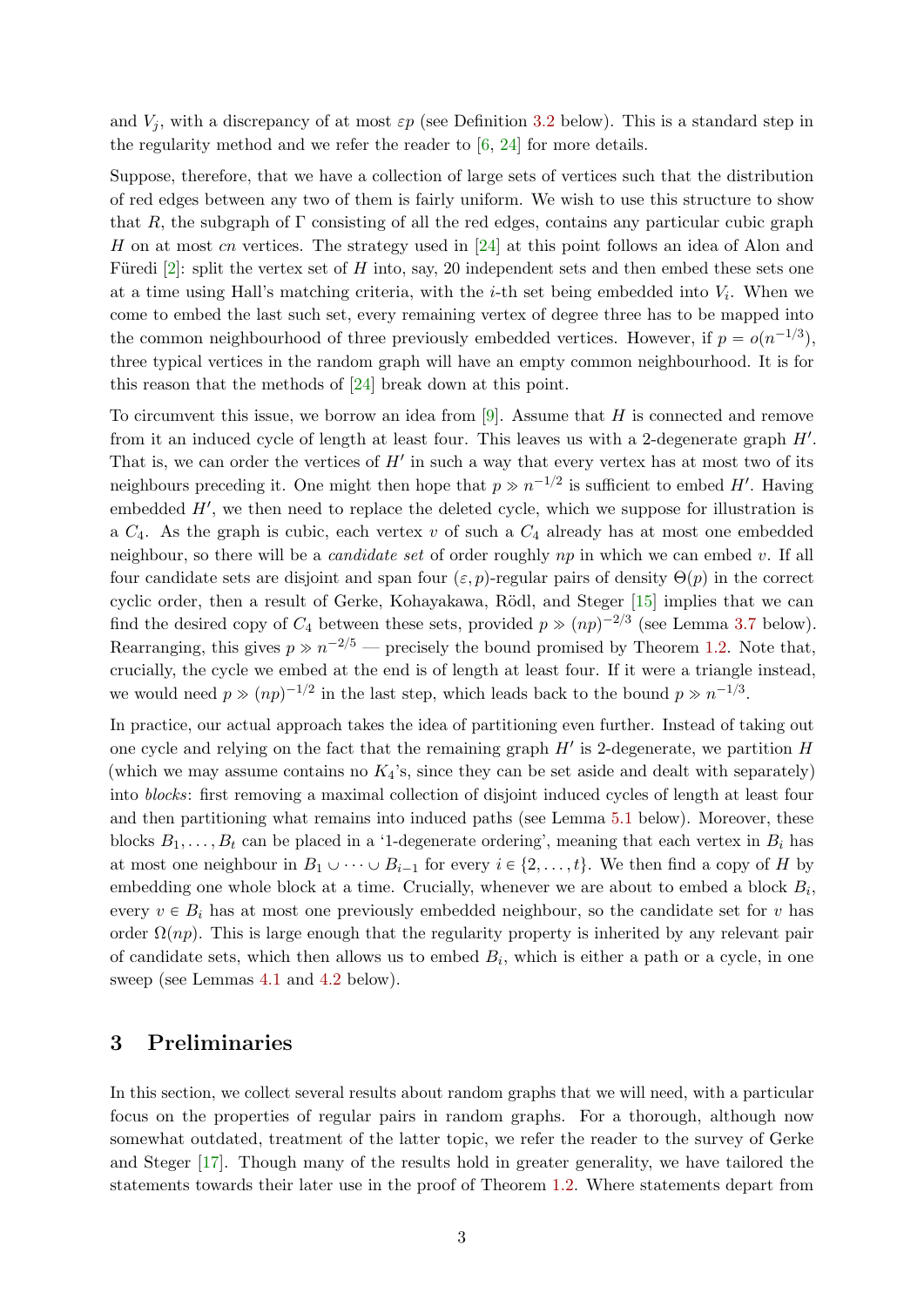their usual form in the literature, we also give, at the very least, a sketch of the proof.

We begin with a standard concentration result, which easily follows from combining Chernoff's inequality (see, e.g.,  $[21,$  Corollary 2.3]) with a union bound. Here and throughout we write  $\hat{N}_G(X, Y)$  for the set of *common neighbours* of the vertices from X in Y, that is,  $\hat{N}_G(X, Y) :=$  $Y \cap \bigcap_{x \in X} N_G(x)$  and  $\hat{N}_G(X) = \hat{N}_G(X, V(G) \setminus X)$ .

<span id="page-3-2"></span>**Lemma 3.1.** For every  $d \in \mathbb{N}$  and  $\delta \in (0, 1)$ , there exists a positive constant K such that, for  $p \geqslant (K \log n/n)^{1/d}$ , the random graph  $\Gamma \sim G_{n,p}$  w.h.p. has the following property. For every family of disjoint d-sets  $\mathcal{P} \subseteq \binom{V(\Gamma)}{d}$  $\begin{array}{c} \binom{\Gamma}{d} \text{ of size } |\mathcal{P}| \leq \delta / p^d, \end{array}$ 

$$
\left| \bigcup_{S \in \mathcal{P}} \hat{N}_{\Gamma}(S) \right| = (1 \pm \delta) |\mathcal{P}| n p^d.
$$

### 3.1 Properties of  $(\varepsilon, p)$ -regular pairs

We have already referred to  $(\varepsilon, p)$ -regular pairs several times. The formal definition is as follows.

<span id="page-3-0"></span>**Definition 3.2.** Let G be a graph and let  $V_1, V_2 \subseteq V(G)$  be disjoint subsets. We say that the pair  $(V_1, V_2)$  is  $(\varepsilon, p)$ -regular for some  $0 < \varepsilon, p \leq 1$  if, for every  $U_1 \subseteq V_1$ ,  $U_2 \subseteq V_2$  with  $|U_1| \geq \varepsilon |V_1|, |U_2| \geq \varepsilon |V_2|$ , we have

$$
\left|d_G(U_1, U_2) - d_G(V_1, V_2)\right| \leq \varepsilon p,
$$

where  $d_G(A, B) = e_G(A, B)/(|A||B|)$  denotes the edge density of a given pair.

It follows from the definition that if  $d = d_G(V_1, V_2) = \Theta(p)$  and  $\varepsilon$  is sufficiently small, then there cannot be more than  $\varepsilon|V_1|$  vertices in  $V_1$  which have fewer than, say,  $d|V_2|/2$  neighbours in  $V_2$ . The next result shows that we can even find large subsets  $V'_1 \subseteq V_1$  and  $V'_2 \subseteq V_2$  such that each vertex in  $V_1'$  has at least  $d|V_2|/2$  neighbours in  $V_2'$  and vice versa and, moreover, that this property can be achieved for many pairs simultaneously.

<span id="page-3-1"></span>**Lemma 3.3.** For every  $\Delta \in \mathbb{N}$  and  $\gamma > 0$ , there exists  $\varepsilon_0 > 0$  such that the following holds for any  $0 < \varepsilon \leq \varepsilon_0$  and  $p \in (0, 1)$ . Let H be a graph with maximum degree  $\Delta$  and let  $\{V_i\}_{i \in V(H)}$ be a family of subsets of some graph G such that  $(V_i, V_j)$  is  $(\varepsilon, p)$ -regular of density  $d \geq \gamma p$ (with respect to G) for every  $ij \in H$ . Then, for every  $i \in V(H)$ , there exists  $V'_i \subseteq V_i$  of order  $|V_i'|\geq (1-\Delta\varepsilon)|V_i|$  such that  $\deg_G(v, V_j')\geq d|V_j|/2$  for every  $v\in V_i'$  and all  $ij\in H$ .

Sketch of the proof. Set  $B_i = \emptyset$  for every  $i \in V(H)$  and repeat the following process: as long as there is an edge  $ij \in H$  and a vertex  $v \in V_i \setminus B_i$  which has fewer than  $d|V_j|/2$  neighbours in  $V_j \setminus B_j$ , add v to  $B_i$ . Suppose that at some point one of the sets  $B_i$  becomes larger than  $\Delta \varepsilon |V_i|$  and, once this happens, we terminate the process. By the pigeonhole principle, there must be a subset  $B_i' \subseteq B_i$  of order  $|B_i'| \geq \varepsilon |V_i|$  and an edge  $ij \in H$  such that every  $v \in B_i'$  satisfies  $\deg_G(v, V_j \setminus B_j) < d|V_j|/2$ . This implies that the density of the pair  $(B'_i, V_j \setminus B_j)$  is less than d/2. On the other hand, as  $|V_i \setminus B_i| \geq (1 - \Delta \varepsilon)|V_i|$ , the  $(\varepsilon, p)$ -regularity property tells us that this density is close to d, a contradiction. In particular, the procedure terminates with each  $B_i$ being of order at most  $\Delta \varepsilon |V_i|$  and the statement of the lemma follows.  $\Box$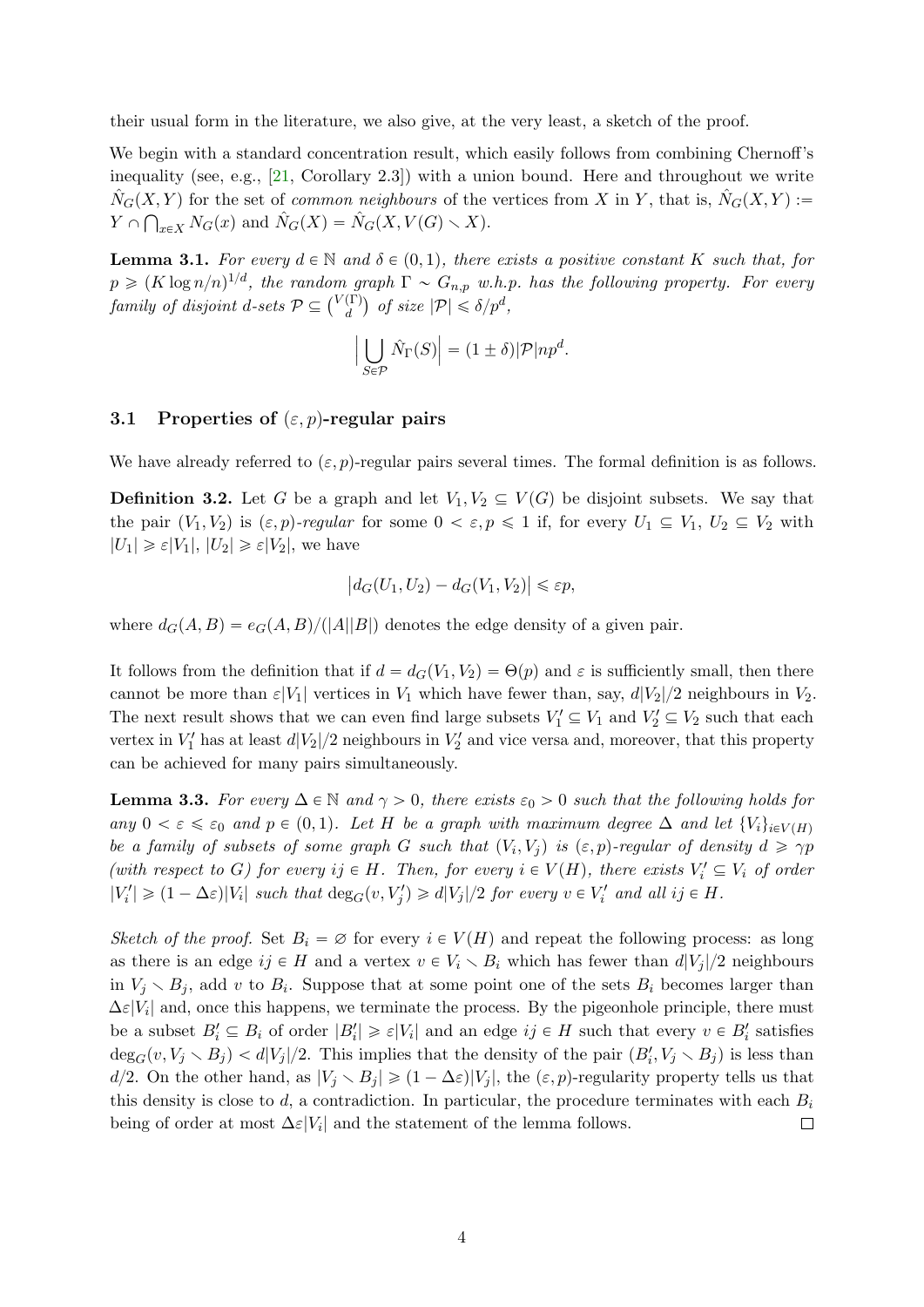#### 3.1.1 Regularity inheritance

The following lemma is usually referred to as the *slicing lemma* and follows directly from the definition of  $(\varepsilon, p)$ -regularity.

<span id="page-4-1"></span>**Lemma 3.4.** Let  $0 < \varepsilon_1 < \varepsilon_2 \leq 1/2$ ,  $p \in (0, 1)$ , and let  $(X, Y)$  be an  $(\varepsilon_1, p)$ -regular pair. Then any two subsets  $X' \subseteq X$  and  $Y' \subseteq Y$  of order  $|X'| \geq \varepsilon_2 |X|$  and  $|Y'| \geq \varepsilon_2 |Y|$  form an  $(\varepsilon_1/\varepsilon_2, p)$ -regular pair of density  $d(X, Y) \pm \varepsilon_1 p$ .

In other words, sufficiently large subsets of a regular pair again induce a regular pair. This then allows us to take subsets of our regular pairs and yet still assume that they are  $(\varepsilon, p)$ -regular with  $\varepsilon$  as small as we please, a fact that we will use implicitly in our main proof.

The next lemma captures a key feature of sparse regularity, that, for subgraphs of random graphs, the regularity property is typically inherited between neighbourhoods of vertices.

<span id="page-4-0"></span>**Lemma 3.5.** For all  $\varepsilon', \alpha, \gamma, \delta > 0$ , there exist  $\varepsilon_0, K > 0$  such that, for every  $0 < \varepsilon \leq \varepsilon_0$  and  $p \geqslant K(\log n/n)^{1/2}$ , the random graph  $\Gamma \sim G_{n,p}$  w.h.p. has the following property.

Suppose  $G \subseteq \Gamma$  and  $V_1, V_2 \subseteq V(\Gamma)$  are disjoint subsets of order  $\tilde{n} = \alpha n$  such that  $(V_1, V_2)$  is  $(\varepsilon, p)$ -regular of density  $d \geq \gamma p$  with respect to G. Then there exists  $B \subseteq V(\Gamma)$  of order  $|B| \leq \delta n$ such that for each  $v, w \in V(\Gamma) \setminus (V_1 \cup V_2 \cup B)$  (not necessarily distinct) the following holds: for any two subsets  $N_v \subseteq N_{\Gamma}(v, V_1)$  and  $N_w \subseteq N_{\Gamma}(w, V_2)$  of order  $\tilde{n}d/4$ , both  $(N_v, V_2)$  and  $(N_v, N_w)$ are  $(\varepsilon', p)$ -regular of density  $(1 \pm \varepsilon')d$  with respect to G.

To prove Lemma [3.5,](#page-4-0) we need the following lemma of Skorić, Steger, and Trujić [[32\]](#page-14-9), itself based on an earlier result of Gerke, Kohayakawa, R¨odl, and Steger [\[15\]](#page-13-10). It enables us to say something about regularity inheritance for subsets of order  $o(n)$ , a regime in which Lemma [3.4](#page-4-1) tells us nothing.

<span id="page-4-2"></span>**Lemma 3.6** (Corollary 3.5 in [\[32\]](#page-14-9)). For all  $0 < \beta, \epsilon', \gamma < 1$ , there exist positive constants  $\varepsilon_0(\beta, \varepsilon', \gamma)$  and  $D(\varepsilon')$  such that, for every  $0 < \varepsilon \leq \varepsilon_0$  and  $p = p(n) \in (0, 1)$ , the random graph  $\Gamma \sim G_{n,p}$  w.h.p. has the following property. Suppose  $G \subseteq \Gamma$  and  $(V_1, V_2)$  is an  $(\varepsilon, p)$ -regular pair of density  $d \ge \gamma p$  with respect to G. Then, for all  $q_1, q_2 \ge Dp^{-1} \log n$ , there are at least

$$
(1 - \beta^{\min\{q_1, q_2\}}) \binom{|V_1|}{q_1} \binom{|V_2|}{q_2}
$$

sets  $Q_i \subseteq V_i$  of order  $|Q_i| = q_i$ ,  $i \in \{1, 2\}$ , which induce an  $(\varepsilon', p)$ -regular pair of density  $(1 \pm \varepsilon')d$ with respect to G.

Intuitively, Lemma [3.6](#page-4-2) tells us that if we have an  $(\varepsilon, p)$ -regular pair  $(V_1, V_2)$  with respect to a subgraph of  $G_{n,p}$  and two vertices v and w which have neighbourhoods of order  $\Theta(np)$  in V<sub>1</sub> and V<sub>2</sub>, respectively, then, for  $p = \Omega((\log n/n)^{1/2})$ , it is extremely unlikely that these two neighbourhoods do not inherit regularity. In fact, it is so unlikely that a union bound over all possible situations suffices to prove Lemma [3.5.](#page-4-0)

*Proof of Lemma [3.5.](#page-4-0)* We only prove that there exists a B which ensures that  $(N_v, N_w)$  is always  $(\varepsilon', p)$ -regular with the required density. The other case follows from similar calculations, so we omit it.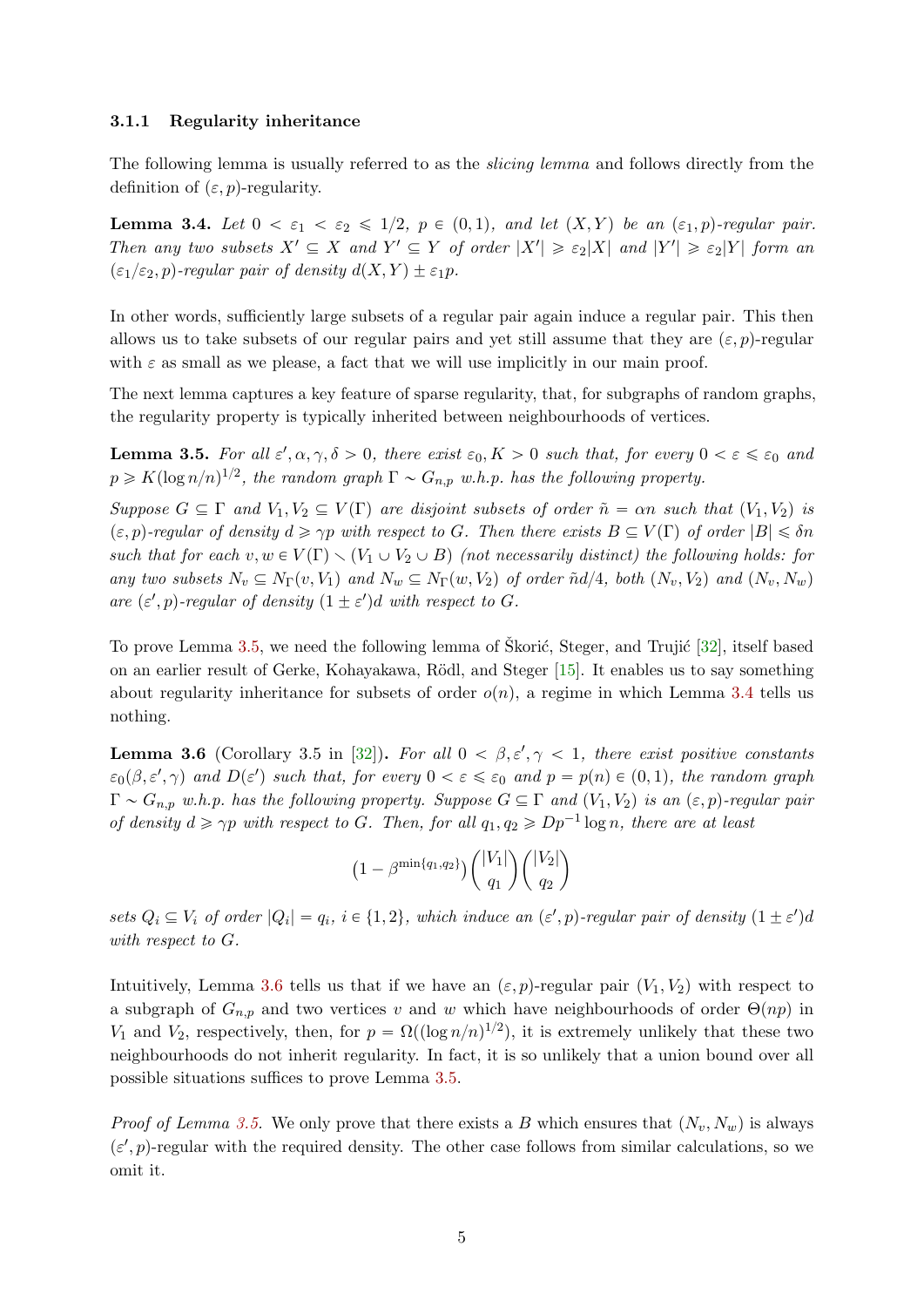For two disjoint subsets  $V_1, V_2 \subseteq V(\Gamma)$  of order  $\tilde{n}$ , let  $\mathcal{E}(V_1, V_2)$  be the event that there exists  $G \subseteq \Gamma$  for which the conclusion of the lemma fails for this particular choice of  $V_1$  and  $V_2$ . We will show that  $Pr[\mathcal{E}(V_1, V_2)] \leq \exp(-c\tilde{n}^2p)$  for some  $c > 0$ , which is more than enough to beat the union bound over all choices of  $V_1$  and  $V_2$ .

Suppose G is a witness for  $\mathcal{E}(V_1, V_2)$ . Consider the following process: start with  $\mathcal{B} = \emptyset$  and  $B = \emptyset$  and, as long as there exist (not necessarily distinct) vertices  $v, w \in V(G) \setminus (B \cup V_1 \cup V_2)$ which violate the desired property, add the pair  $(v, w)$  to B and  $\{v, w\}$  to B. As soon as B becomes larger than  $\delta n$ , we stop the procedure. Note that the procedure must go on at least this long, by the choice of G. Then B contains at least  $\delta n/2$  and at most  $\delta n$  pairs.

Therefore, if G is a witness for  $\mathcal{E}(V_1, V_2)$ , then there exists a set of pairs of vertices  $\beta$  of size  $\delta n/2 \leqslant |\mathcal{B}| \leqslant \delta n$  such that all elements of B are pairwise disjoint and, for every  $(v, w) \in \mathcal{B}$ , there exist  $N_v \subseteq N_{\Gamma}(v, V_1)$  and  $N_w \subseteq N_{\Gamma}(w, V_2)$  such that  $(N_v, N_w)$  does not span an  $(\varepsilon', p)$ -regular pair of density  $(1 \pm \varepsilon')d$  with respect to G. Let us bound the probability that such a configuration exists in  $G_{n,p}$ .

We first expose the edges between  $V_1$  and  $V_2$  in  $\Gamma$ . Choose a subset  $E' \subseteq E_{\Gamma}(V_1, V_2)$  of these edges such that  $(V_1, V_2)$  is  $(\varepsilon, p)$ -regular of density  $d \geq \gamma p$  with respect to E'. Conditioning on  $|E_{\Gamma}(V_1, V_2)| \leq 2\tilde{n}^2p$  (which we may assume holds w.h.p. by a standard application of Chernoff's inquality and the union bound), there are at most  $2^{2n^2p}$  choices for E'. Next, there are at most  $\delta n \cdot (n!)^2 < 2^{3n \log n}$  choices for B. Finally, for each  $(v, w) \in \mathcal{B}$ , choose the 'bad' subsets  $N_v \subseteq V_1$  and  $N_w \subseteq V_2$  of order  $x = \tilde{n}d/4$ . As  $(V_1, V_2)$  satisfies the conclusion of Lemma [3.6](#page-4-2) and  $\tilde{n}d/4 = \Omega(p^{-1}\log n)$  by the assumption on p from the statement of the lemma, there are at most

$$
\left(\beta^x\binom{\tilde{n}}{x}^2\right)^{|\mathcal{B}|}
$$

such choices. But we also need that each such set  $N_v$  lies in the neighbourhood of v in  $\Gamma$  and similarly for  $N_w$  and w. Using the fact that any two pairs in  $\beta$  are disjoint and, within each pair, we consider neighbours into disjoint sets  $V_1$  and  $V_2$ , the probability of this happening is exactly  $p^{2|\mathcal{B}|x}$ . Putting all this together, we get that

$$
\Pr[\mathcal{E}(V_1,V_2)] \leqslant 2^{2\tilde{n}^2p}\cdot 2^{3n\log n}\cdot \beta^{|\mathcal{B}|\tilde{n}d/4} \binom{\tilde{n}}{\tilde{n}d/4}^{2|\mathcal{B}|}\cdot p^{2|\mathcal{B}|\tilde{n}d/4}.
$$

Using the standard bound  $\binom{a}{b}$  $\leqslant (\frac{ea}{b})^b$ , we conclude that by taking  $\beta$  sufficiently small we can b make this be at most  $\exp(-c\tilde{n}^2p)$  as desired.  $\Box$ 

#### 3.1.2 The KLR conjecture in random graphs

The following result from [\[10\]](#page-13-12) gives sufficient conditions for the existence of a small, fixed graph between an appropriate collection of  $(\varepsilon, p)$ -regular pairs in a random graph. This result also follows from a celebrated conjecture of Kohayakawa, Luczak, and Rödl [\[23\]](#page-14-10) (the so-called  $KLR$ conjecture), which was fully resolved by Balogh, Morris, and Samotij [\[3\]](#page-13-13) and, independently, Saxton and Thomason  $[31]$  (though see the recent paper  $[27]$  for another proof). However, we will only invoke the lemma when  $H$  is either a cycle or  $K_4$ , both of which were known before the full conjecture was proved (see [\[15\]](#page-13-10) and [\[16\]](#page-13-14), respectively).

<span id="page-5-0"></span>**Lemma 3.7** (The KLR conjecture). For every graph H and every  $\gamma > 0$ , there exist  $\varepsilon_0, K > 0$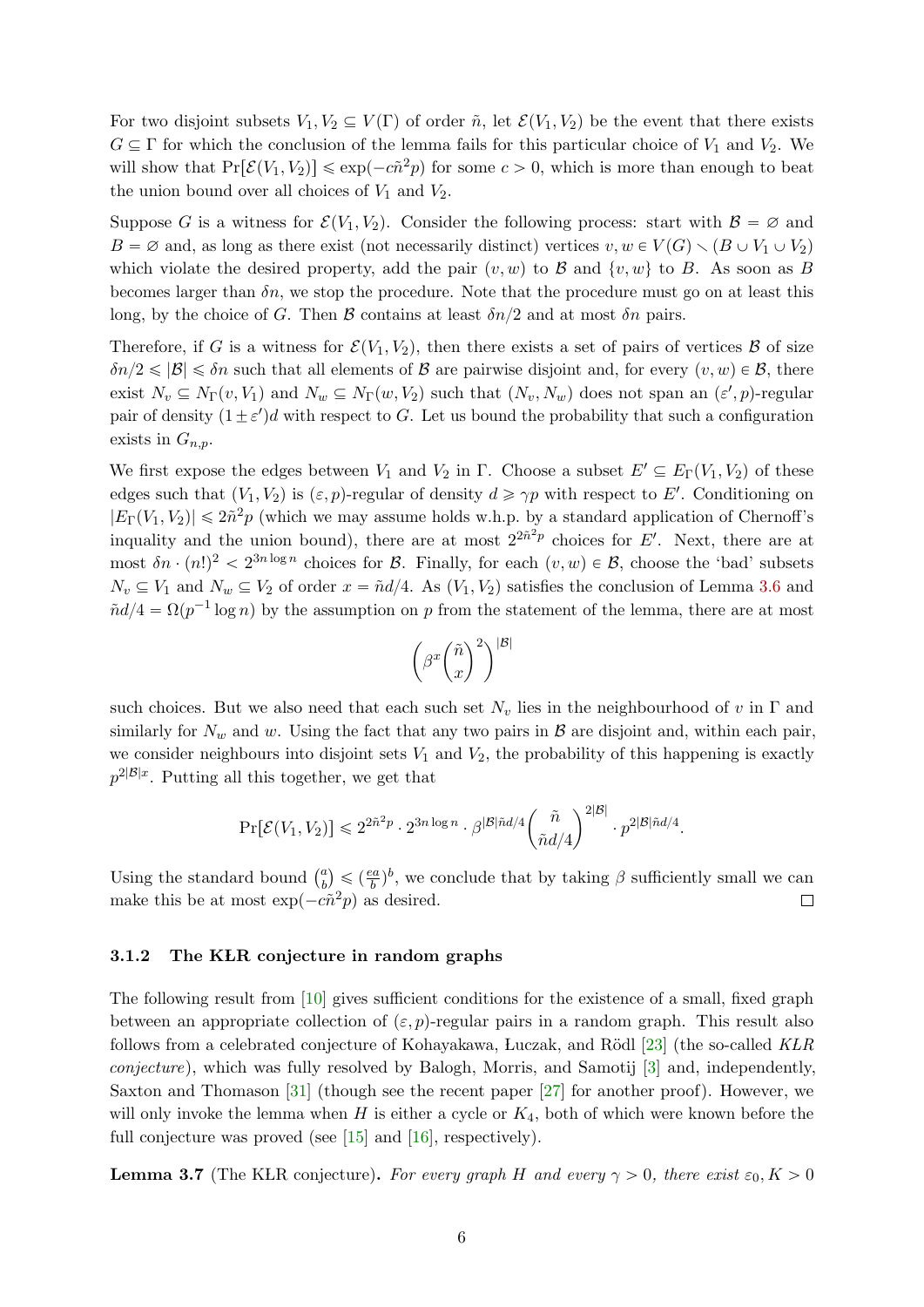such that, for every  $0 < \varepsilon \leq \varepsilon_0$  and  $p \geq Kn^{-1/m_2(H)}$ , where

$$
m_2(H) = \max \Big\{ \frac{e(F) - 1}{v(F) - 2} : F \subseteq H, v(F) \ge 3 \Big\},\
$$

the random graph  $\Gamma \sim G_{n,p}$  w.h.p. has the following property.

Suppose  $G \subseteq \Gamma$  and  $\{V_i\}_{i \in V(H)}$  is a family of disjoint subsets of  $V(G)$ , each of order  $\tilde{n} \geq$  $\max\{(K/p)^{m_2(H)}, K \log n/p\}$ . Suppose also that, for each  $ij \in H$ , the pair  $(V_i, V_j)$  is  $(\varepsilon, p)$ -regular of density at least  $\gamma p$  with respect to G. Then there exists a copy of H in G which maps each vertex i to  $V_i$ .

Sketch of the proof. Theorem 1.6 in [\[10\]](#page-13-12) gives  $K > 1$  such that the conclusion of the lemma holds with probability at least  $1 - \exp(-bn^2p)$  in the special case where  $\tilde{n} = n/v(H)$ , for some constant  $b > 0$  depending on H and  $\gamma$ . As every subgraph of  $G_{n,p}$  with s vertices is distributed as  $G_{s,p}$ , we can apply the above to such a subset as long as  $p \geqslant K s^{-1/m_2(H)}$  or, equivalently,  $s \geqslant (K/p)^{m_2(H)}$ . In particular, a subgraph of  $G_{n,p}$  induced by a vertex subset S of order  $s \geq (K/p)^{m_2(H)}$  fails to have the required property in the case  $\tilde{n} = s/v(H)$  with probability at most  $\exp(-bs^2p)$ . By the assumption  $\tilde{n} \geqslant K \log n/p$ , and as we may assume K is sufficiently large in terms of b, this probability is at most  $n^{-2s}$ , which is sufficient to take a union bound over all possible choices of S. As every  $(\varepsilon, p)$ -regular constellation with each set of order  $\tilde{n}$  naturally lies in a subset S of order  $v(H)\tilde{n}$ , the claimed statement follows.  $\Box$ 

### <span id="page-6-0"></span>4 Trees and cycles through prescribed sets

In this section, we provide the two main building blocks used in the proof of Theorem [1.2.](#page-1-1) Both results are stated in greater generality that what is needed for Theorem [1.2,](#page-1-1) with the goal of making further claims in Section [6](#page-11-0) more transparent. Note that the bound on  $p$  in the following lemma could be lowered to, say,  $n^{-1/2} \log^3 n$ . However, we have decided not to complicate the proof further.

<span id="page-6-1"></span>**Lemma 4.1.** For every  $\alpha, \gamma, \xi > 0$  and  $\Delta \in \mathbb{N}$ , there exist  $c(\alpha, \gamma, \xi, \Delta), \varepsilon_0(\gamma, \xi, \Delta) > 0$  such that, for every  $0 < \varepsilon \leqslant \varepsilon_0$  and  $p \geqslant n^{-1/2+\xi}$ , the random graph  $\Gamma \sim G_{n,p}$  w.h.p. has the following property.

Let T be a tree with  $t \leq c$ n vertices and maximum degree  $\Delta$ . Let  $G \subseteq \Gamma$  and, for each  $v \in V(T)$ , let  $s_v \in V(G)$  be a specific vertex such that every  $s_v \in V(G)$  is chosen at most  $\Delta$  times. Then, for any collection of subsets  $N_v \subseteq N_G(s_v)$  of order anp such that  $(N_v, N_w)$  is  $(\varepsilon, p)$ -regular of density  $d \ge \gamma p$  (with respect to G) for each vw  $\in T$ , there exists a copy of T in G which maps each  $v \in V(T)$  to  $N_v$ .

Proof. By applying Lemma [3.3](#page-3-1) and renaming the sets if necessary, we may assume that each vertex in  $N_v$  has at least  $d|N_w|/2$  neighbours in  $N_w$  for each  $vw \in T$  and  $|N_v| \geq \tilde{n} := 0.9 \alpha np$ .

Let  $U =$  $v \in V(T)$   $N_v$  and take an equipartition  $U = U_0 \cup U_1 \cup \cdots \cup U_z$  uniformly at random, where  $z = \lfloor 1/\xi \rfloor$ . Let  $N_v^j := U_j \cap N_v$  for all  $v \in V(T)$  and  $j \in \{0, \ldots, z\}$ . By Chernoff's inequality and the union bound, there exists a choice for the  $U_j$  such that every vertex in  $N_v$  has at least  $d|N_w|/(4z)$  neighbours in each  $N_w^j$  for all  $vw \in T$ . In other words, for every  $u \in N_v$ , we have

<span id="page-6-2"></span>
$$
|\hat{N}_G(\{u, s_w\}, N_w^j)| = |N_G(u, N_w^j)| \ge d\tilde{n}/(4z). \tag{1}
$$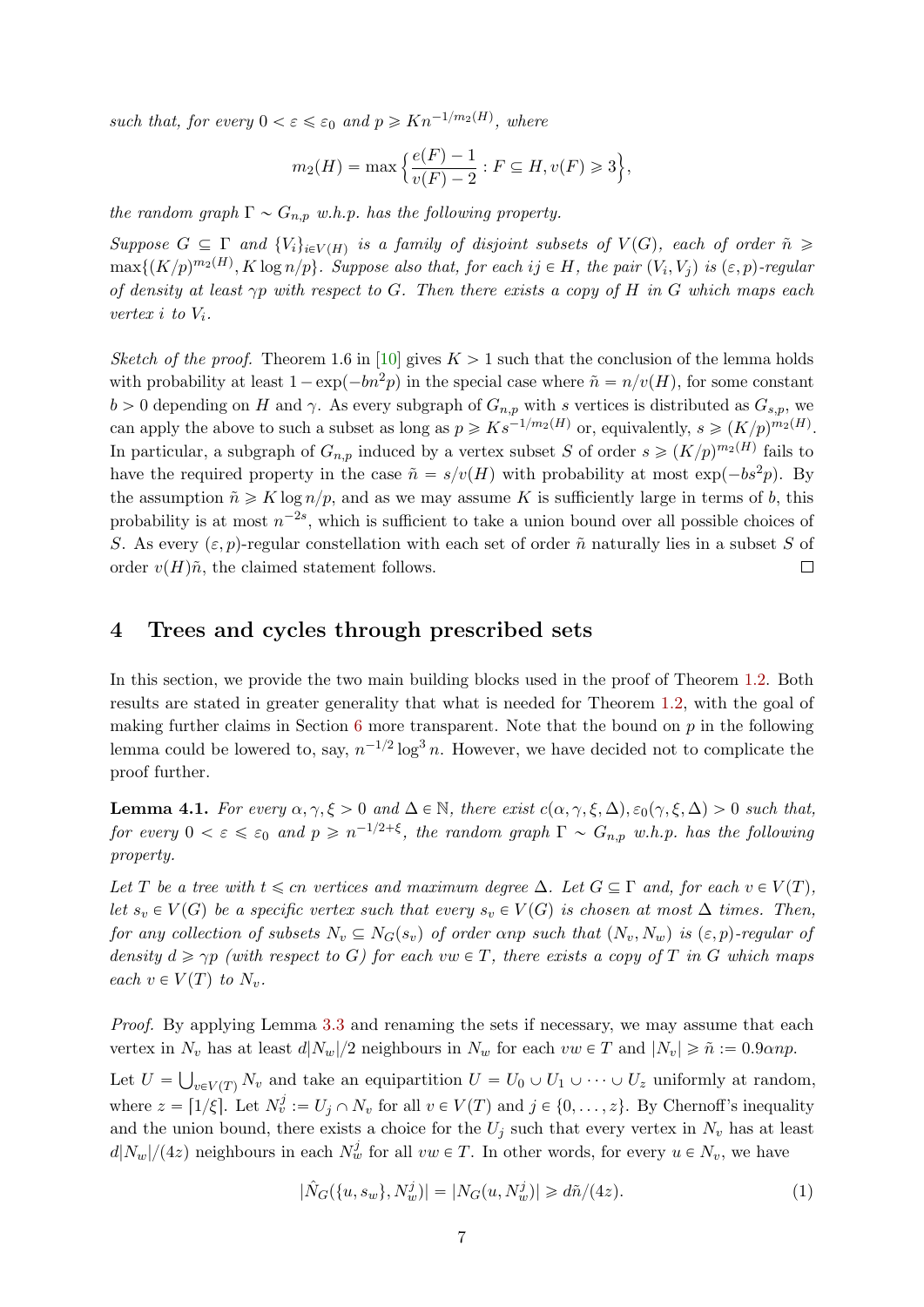Let  $\{v_1, \ldots, v_t\}$  be an ordering of the vertices of T such that each  $v_i$ , for  $i \geq 2$ , has exactly one preceding neighbour and denote this neighbour by  $a_i$ . For brevity, rename  $N_{v_i}^j$  as  $V_i^j$  $\zeta_i^j$  and  $s_{v_i}$  as  $s_i$  and, for every  $i \in [t]$ , let  $T^{ We construct the desired copy of T by defining$ an embedding  $\varphi$  as follows:

- (E1) assign  $\varphi(v_1) := x$  for an arbitrary vertex  $x \in V_1^0$ ,
- (E2) for every  $i \geq 2$ , sequentially, take an arbitrary vertex x from the first (smallest  $j \in \mathbb{Z}$ )  $\{0, \ldots, z\}$  non-empty set  $N_G(\varphi(a_i), V_i^j) \setminus \varphi(T^{ and assign  $\varphi(v_i) := x$ , or$
- <span id="page-7-0"></span>(E3) if all such sets are empty, terminate.

If the process never reaches [\(E3\),](#page-7-0) the embedding  $\varphi$  gives the desired copy of T. Therefore, suppose towards a contradiction that there is some  $i \in [t]$  for which the process enters [\(E3\),](#page-7-0) that is, such that  $N_G(\varphi(a_i), V_i^j) \setminus \varphi(T^{ for all  $j \in \{0, \ldots, z\}.$$ 

Let  $X_j := U_j \cap \varphi(T^{\leq i})$ , for all  $j \in \{0, \ldots, z\}$ , be the set of vertices in  $U_j$  'taken' by the images of  $\{v_1, \ldots, v_{i-1}\}\$ under  $\varphi$ . We claim that

<span id="page-7-2"></span><span id="page-7-1"></span>
$$
|X_j| \leqslant \frac{c_j n}{(np^2)^j} \tag{(*)}
$$

for any constants  $c_j$  with  $c_0 = c$ ,  $c_1 \le \alpha \gamma/(300z)$ , and  $c_j \ge 400\Delta z c_{j-1}/(\alpha \gamma)$  for all  $j \ge 1$ . Note, in particular, that it suffices to take  $c \le \alpha^2 \gamma^2 / (10^6 \Delta z^2)$ .

Under this assumption, since  $(np^2)^z > n^2$ , we get that  $X_z = \varnothing$  and thus  $N_G(\varphi(a_i), V_i^z) \setminus \varphi(T^{\leq i}) \neq \varnothing$  $\varnothing$ , contradicting our assumption that  $(E3)$  happens at step *i*. Therefore, in order to complete the proof, it only remains to show  $(\star)$ .

Clearly,  $|X_0| \le c_0 n$  as  $t \le cn$ . Consider now the smallest  $j \in [z]$  for which  $(\star)$  is violated. Without loss of generality, we may assume that  $|X_j| = \lceil c_j n/(np^2)^j \rceil$ . Let  $I \subseteq [i-1]$  be the set of indices of vertices  $v_k \in T^{\leq i}$  that are embedded into  $X_j$ , i.e.,

$$
I := \{k \in [i-1] : \varphi(v_k) \in X_j\}.
$$

Since  $\Delta(T) \leq \Delta$  and each  $s_k \in V(G)$  is chosen at most  $\Delta$  times, there exists (by greedily taking indices)  $I' \subseteq I$  of size at least  $|I|/(4\Delta)$  such that the sets  $\{\varphi(a_k), s_k\}$  are pairwise disjoint for all  $k \in I'$ . For simplicity in our notation, we will assume that I already has this property, noting that  $|I| \geq |X_j|/(4\Delta)$ . For every  $k \in I$ , we set  $\mathcal{P}_k = {\varphi(a_k), s_k}.$ 

Since, for every  $k \in I$ , the vertex  $v_k$  is embedded into  $X_j$  and not  $X_{j-1}$ , we have

$$
|X_{j-1}| \geqslant \Big|\bigcup_{k\in I} \hat{N}_G(\mathcal{P}_k, V_k^{j-1})\Big|.
$$

Our goal is to show that this implies  $X_{j-1}$  is larger than what is claimed in ( $\star$ ), contradicting our assumption that j is the smallest index violating  $(\star)$ .

As 
$$
\hat{N}_G(\mathcal{P}_k, V_k^{j-1}) \subseteq \hat{N}_G(\mathcal{P}_k) \subseteq \hat{N}_\Gamma(\mathcal{P}_k)
$$
, we have  
\n
$$
\left| \bigcup_{k \in I} \hat{N}_G(\mathcal{P}_k, V_k^{j-1}) \right| \geq \left| \bigcup_{k \in I} \hat{N}_\Gamma(\mathcal{P}_k) \right| - \left| \bigcup_{k \in I} \hat{N}_\Gamma(\mathcal{P}_k) \right| \cdot \hat{N}_G(\mathcal{P}_k, V_k^{j-1}) \right|.
$$
\n(2)

Note that  $|I| \leq |X_j|$ , which is at most  $[c_1/p^2]$  for  $j = 1$  and  $o(1/p^2)$  for  $j \geq 2$ . Hence, by Lemma [3.1](#page-3-2) with  $d = 2$ ,  $\delta = 2c_1$ , and  $\mathcal{P} = {\mathcal{P}_k}_{k \in I}$ , the first term on the right-hand side of [\(2\)](#page-7-2) can be bounded by ˇ

$$
\left|\bigcup_{k\in I} \hat{N}_{\Gamma}(\mathcal{P}_k)\right| \geq (1-\delta)|I|np^2.
$$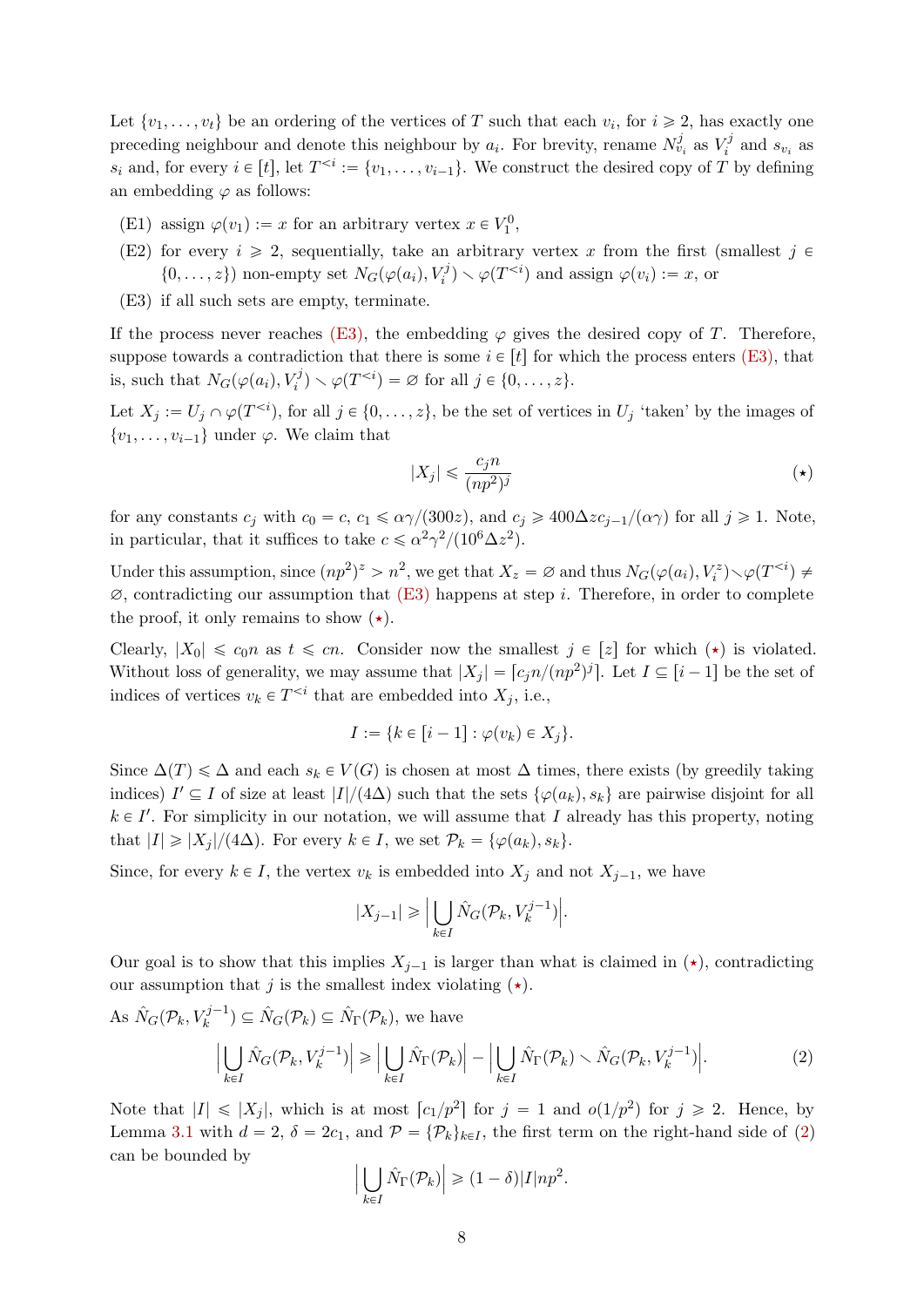Lemma [3.1](#page-3-2) also gives  $|\hat{N}_{\Gamma}(\mathcal{P}_k)| \leq (1+\delta)np^2$ . Combining the previous two bounds with [\(1\)](#page-6-2), we get that

$$
|X_{j-1}| \ge (1-\delta)|I|np^2 - |I|((1+\delta)np^2 - d\tilde{n}/(4z)) \ge |I|d\tilde{n}/(8z) > |I|\alpha\gamma np^2/(100z),
$$

where we used that  $c_1 \le \alpha \gamma/(300z)$ . Finally, from  $|I| \ge |X_j|/(4\Delta)$  and  $|X_j| = [c_j n/(np^2)^j]$ , we arrive at

$$
|X_{j-1}| > \frac{c_j n}{4\Delta(np^2)^j} \cdot \frac{\alpha \gamma np^2}{100z} \geqslant \frac{c_{j-1}n}{(np^2)^{j-1}},
$$

 $\Box$ 

which contradicts our assumption that j was the smallest index violating  $(\star)$ .

The following lemma gives the same statement when  $T$  is a cycle  $C_t$  instead of a tree. Here, the bound on p comes from the fact that we apply Lemma [3.7](#page-5-0) with  $\tilde{n} = \Theta(np)$ , for which we need  $p = \Omega((np)^{-1/m_2(C_t)}).$ 

<span id="page-8-2"></span>**Lemma 4.2.** For every  $\alpha > 0$  and  $\ell \geq 3$ , there exists  $K(\alpha, \ell) > 0$  such that the statement of Lemma [4.1](#page-6-1) holds if T is a cycle of length  $t \in [\ell, cn]$  and  $p \geq Kn^{-(\ell-2)/(2\ell-3)}$ .

Sketch of the proof. We first deal with the case where T is a cycle of length  $t \in [\ell, 4\ell]$ . Greedily take  $N'_v \subseteq N_v$ , each of order  $|N'_v| = |N_v|/(2t)$ , such that they are pairwise disjoint. By Lemma [3.4,](#page-4-1) these sets are  $(\varepsilon', p)$ -regular with density close to d and so Lemma [3.7](#page-5-0) implies the existence of the desired copy of T.

The case  $t > 4\ell$  requires a bit more work. Let us denote the vertices of T by  $v_1, \ldots, v_t$ , in the natural order. Again, for each  $i \in \{1, ..., \ell + 1\} \cup \{t, ..., t - \ell + 1\}$ , choose a subset  $N'_{v_i} \subseteq N_{v_i}$  of order  $|N'_{v_i}| = |N_{v_i}|/(4\ell)$  such that they are pairwise disjoint. Let V' be the union of all these sets and, for every other v, set  $N'_v = N_v \setminus V'$ . As  $(np^2)^{\ell} \gg np$  by the assumption on p, one can expect that the  $\ell$ -th neighbourhood of each vertex  $v \in N'_{v_1}$  contains almost all vertices in both  $N'_{v_{\ell+1}}$  and  $N'_{v_{t-\ell+1}}$ . A minor modification of [\[12,](#page-13-15) Corollary 2.5] gives precisely this. Namely, it shows that there exists a vertex  $v \in N'_{v_1}$  such that, for all but  $\varepsilon|N'_{v_{\ell+1}}|$  vertices  $w \in N'_{v_{\ell+1}}$ , there exists a path from v to w (in G) with one vertex in each of  $N'_{v_2}, \ldots, N'_{v_\ell}$  and similarly for  $N'_{v_{t-\ell+1}}$  with paths through  $N'_{v_t}, \ldots, N'_{v_{t-\ell+2}}$ . Let us denote the set of such vertices reachable from v by  $N''_{v_{\ell+1}}$  and  $N''_{v_{t-\ell+1}}$ . Now we can apply Lemma [4.1](#page-6-1) to find a path with one vertex in each of  $N''_{v_{\ell+1}}, N'_{v_{\ell+2}}, \ldots, N'_{v_{t-\ell}}, N''_{v_{t-\ell+1}}$ . Together with the paths to v from  $N''_{v_{\ell+1}}$  and  $N''_{v_{t-\ell+1}}$ , this forms the desired cycle.

# <span id="page-8-0"></span>5 Proof of Theorem [1.2](#page-1-1)

Following the overview in Section [2,](#page-1-3) we first prove a decomposition result for cubic graphs.

<span id="page-8-1"></span>**Lemma 5.1.** Let H be a connected cubic graph which is not isomorphic to  $K_4$ . Then there exists a partition  $V(H) = B_1 \cup \cdots \cup B_t$ , for some t which depends on H, such that the following hold:

- the subgraph of H induced by each  $B_i$  is either a path or a cycle of length at least four;
- for every  $i \in \{2, ..., t\}$ , each vertex in  $B_i$  has at most one neighbour in  $B_1 \cup \cdots \cup B_{i-1}$ .

*Proof.* For simplicity in the proof, we specify the  $B_i$ 's in reverse order: for every  $i \in \{1, \ldots, t-1\}$ , each vertex in  $B_i$  will have at most one neighbour in  $B_{i+1} \cup \cdots \cup B_t$ .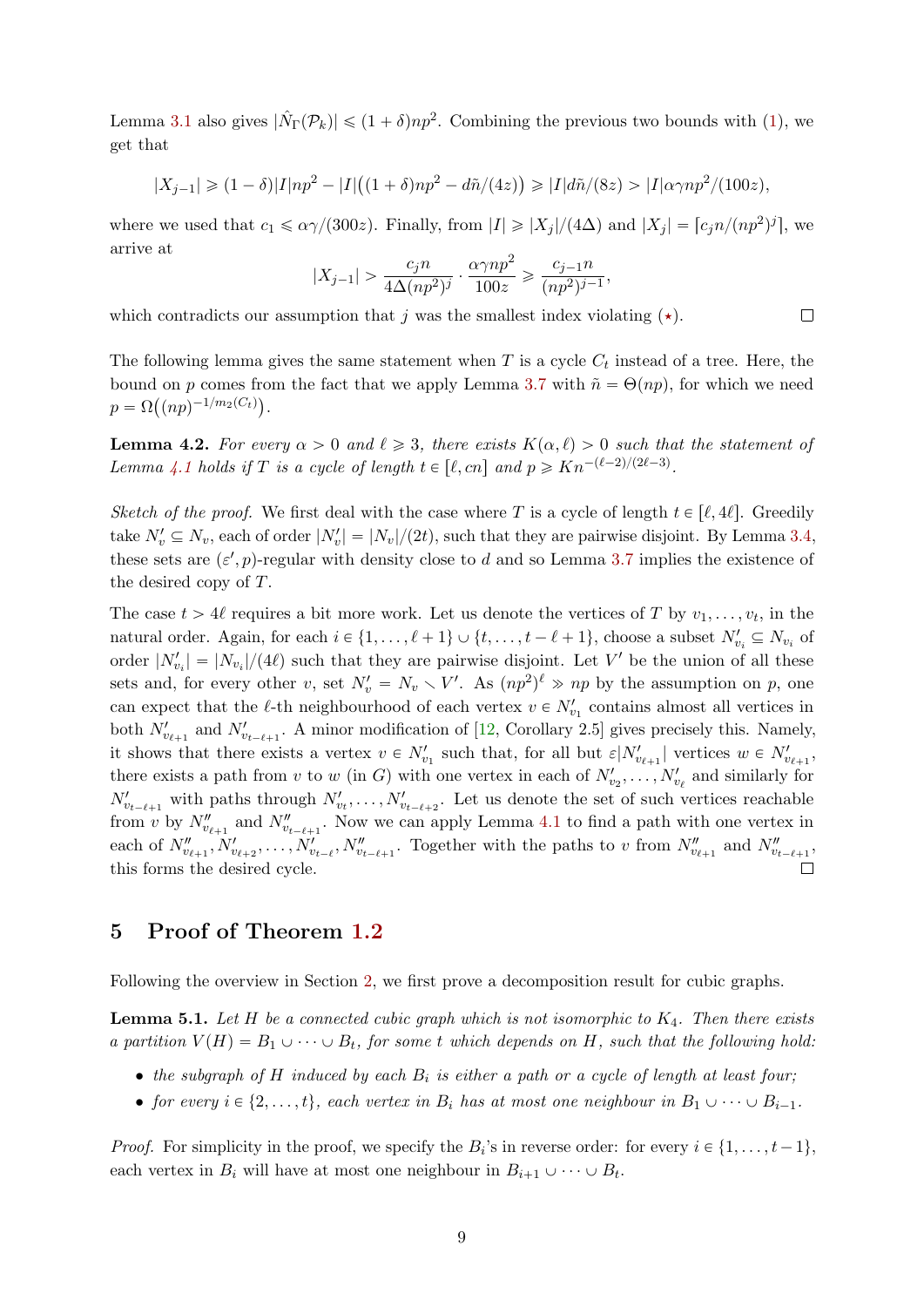Let  ${B_i}_{i \in [m]}$ , for some  $m \in \mathbb{N}$ , be a maximal family of disjoint sets such that each  $B_i$  induces a cycle of length at least four. Note that no matter how we specify the remaining sets, the desired degree property holds for  $B_1, \ldots, B_m$  due to H having maximum degree three. ť.

Let  $H' = H \setminus$  $\sum_{i\in[m]} B_i$  and set  $B_{m+1} \subseteq V(H')$  to be a largest subset which induces a path in H'. We aim to show that each vertex in  $B_{m+1}$  has at most one neighbour in  $R = V(H') \setminus B_{m+1}$ . Suppose, towards a contradiction, that  $v \in B_{m+1}$  has two neighbours  $x, y \in R$ , noting that v must be an endpoint of the path  $H'[B_{m+1}]$ . Then both x and y necessarily have at least one more neighbour in  $B_{m+1}$ , as otherwise we could extend  $H'[B_{m+1}]$  to a longer path. Let  $v_x \in B_{m+1}$  be a neighbour of x in  $B_{m+1}$  which is closest to v and define  $v_y$  similarly, where the distance is measured along the path  $H'[B_{m+1}]$ . If  $vv_x$  is not an edge, then the path from v to  $v_x$  in  $H'[B_{m+1}]$  together with xv and  $xv_x$  forms an induced cycle of length at least four. This contradicts the assumption that  $H'$  has no such cycle. Therefore,  $vv_x$  is an edge and, similarly,  $vv_y$  is an edge. But then we must have that  $v_x = v_y$  and  $H'[B_{m+1}]$  consists of a single edge. Note also that xy is not an edge, as otherwise we would have that  $H = K_4$ . But then  $\{v, x, y\}$ forms an induced path longer than  $H'[B_{m+1}]$ , which contradicts the choice of  $B_{m+1}$ . Therefore, each vertex in  $B_{m+1}$  has at most one neighbour in R, as required.

We now repeat this process, first by considering a longest induced path in  $R$ , until the entire vertex set is partitioned.  $\Box$ 

<span id="page-9-0"></span>An example of a partition of  $V(H)$  as given by the procedure described above is depicted in Figure [1.](#page-9-0)



Figure 1: An example of a graph H with a partition produced by Lemma [5.1.](#page-8-1)

We are now in a position to prove our main result. Recall the statement, that there exist  $c, K > 0$ such that if  $p \geqslant Kn^{-2/5}$ , then, with high probability,  $G_{n,p} \to H$  for every cubic graph H with at most cn vertices.

Proof of Theorem [1.2.](#page-1-1) As mentioned in Section [2,](#page-1-3) by following a standard reduction process, it suffices to show that  $\Gamma \sim G_{n,p}$  with high probability satisfies the following: if a subgraph  $G \subseteq \Gamma$  contains disjoint sets of vertices  $V_1, \ldots, V_{20} \subseteq V(G)$ , each of order  $|V_i| = \tilde{n} = \alpha n$  for some constant  $\alpha > 0$ , such that each pair  $(V_i, V_j)$  is  $(\varepsilon, p)$ -regular of density at least  $p/3$  (with respect to G), then G contains H. Here we take  $\varepsilon > 0$  to be as small as necessary for all our arguments to go through. This influences the choice of  $\alpha$  and, consequently, decides how small c has to be (recall that  $H$  is a graph on  $cn$  vertices), but the exact dependencies are not important. We can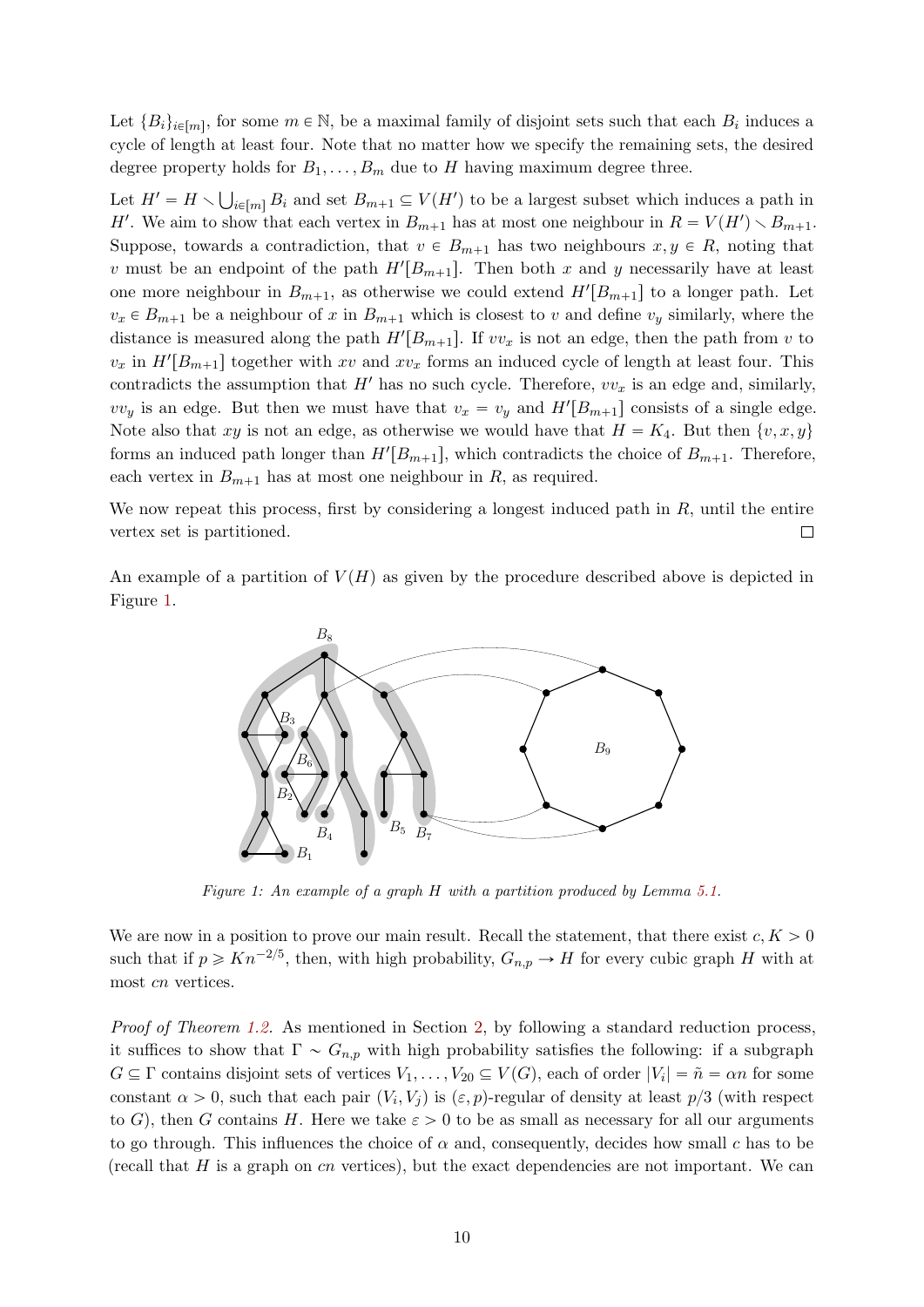also assume that the density of each pair is exactly  $d = p/3$  (see [\[17,](#page-13-11) Lemma 4.3] or consider taking a random subset of the edges). We take this as our starting point.

Using Lemma [3.7,](#page-5-0) we can find cn vertex-disjoint copies of  $K_4$  in G. Therefore, from now on we can assume that H is  $K_4$ -free. Let  $B_1 \cup \cdots \cup B_t = V(H)$  be a partition of  $V(H)$  as given by Lemma [5.1](#page-8-1) and let  $\varphi: V(H) \to [10]$  be an arbitrary colouring of H such that if v and w are at distance at most two in H, then  $\varphi(v) \neq \varphi(w)$ .

Remove from G the 'bad' set given by Lemma [3.5](#page-4-0) for every choice of  $(V_i, V_j)$  and, afterwards, take the subsets given by Lemma [3.3.](#page-3-1) After 'cleaning' the sets  $V_1, \ldots, V_{20}$  and subsequently renaming what remains, we are left with sets  $\{V_i^0, V_i^1\}_{i \in [10]}$  such that  $0.9\tilde{n} \leq |V_i^*| \leq \tilde{n}$  and the following properties hold for  $(a, b) \in \{0, 1\}^2$ :

- <span id="page-10-2"></span>(P1)  $\deg_G(v, V_j^b) \geq \tilde{n}d/2$  for every  $v \in V_i^a$  and all  $i \neq j$ ;
- <span id="page-10-0"></span>(P2) for each  $i \neq j$  and any two vertices  $v, w \notin V_i^0 \cup V_i^1 \cup V_j^0 \cup V_j^1$ , the pairs  $(N_v, V_j^b)$  and  $(N_v, N_w)$  are  $(\varepsilon', p)$ -regular with density at least  $d/2$  for any subsets  $N_v \subseteq N_G(v, V_i^a)$  and  $N_w \subseteq N_G(w, V_j^b)$  of order  $\tilde{n}d/4$ .

We sequentially embed the blocks  $B_1, \ldots, B_t$ , where for each block  $B_i$  we do the following:

- (Q1) For each  $v \in B_i$ , let  $u_v \in V(G)$  be the image of its already embedded neighbour  $a_v$  from  $B_1 \cup \cdots \cup B_{i-1}$ . Without loss of generality, we can assume that v always has such a neighbour.
- <span id="page-10-1"></span>(Q2) Choose the smallest  $z_v \in \{0, 1\}$  such that  $N_G$  $\left\langle u_v, V_{\varphi(v)}^{z_v}\right\rangle$ has at least  $\tilde{n}d/4$  vertices which are not already taken by the embedding of any vertex in  $B_1 \cup \cdots \cup B_{i-1}$ . If no  $z_v \in \{0, 1\}$ has this property, terminate the procedure. Otherwise, let us denote the set of such 'free' neighbours of  $u_v$  by  $F_v$ .
- (Q3) As  $|F_v| \geq \tilde{n}d/4$  for each  $v \in B_i$ , property [\(P2\)](#page-10-0) ensures that the conditions of Lemma [4.1](#page-6-1) ('tree embedding') and Lemma [4.2](#page-8-2) ('cycle embedding') are satisfied, so there exists a copy of  $H[B_i]$  in G which maps each vertex  $v \in B_i$  into its corresponding set  $F_v$ . Fix such an embedding of  $H[B_i]$  and proceed. (Minor technical detail: here we used the fact that if  $w \in B_i$  is a neighbour of  $v \in B_i$ , then  $\varphi(a_v) \neq \varphi(w)$ .)

Assuming that the procedure did not terminate in step  $(Q2)$ , we have successfully found a copy of H in G. It therefore remains to show that the process does not terminate early. Note that the strategy of taking the first-free-bucket was already used in the proof of Lemma [4.1.](#page-6-1) However, the proof here is simpler as we only have two buckets to consider.

Recall that H has cn vertices, so the set X of all occupied vertices in  $V_1^0 \cup \cdots \cup V_{10}^0$  is of order at most cn. Let  $Z_1$  denote the vertices  $v \in V(H)$  for which  $z_v = 1$  (as defined in  $(Q2)$ ) and let  $U = \{u_v : v \in Z_1\}$ . Then  $|Z_1|$  is an upper bound on the number of occupied vertices in  $V_1^1 \cup \cdots \cup V_{10}^1$ . We claim that  $|Z_1| = O(1/p)$ , which, together with the fact that each  $u_v$  has at least  $\tilde{n}d/2 \gg 1/p$  neighbours in  $V^1_{\varphi(v)}$  (property [\(P1\)\)](#page-10-2), implies that the procedure does not terminate in step [\(Q2\).](#page-10-1)

Suppose, towards a contradiction, that  $|Z_1| = 3C/p$  for a sufficiently large constant C and so  $|U| \ge C/p$ . Then, by [\(P1\)](#page-10-2) and [\(Q2\),](#page-10-1) we have that each vertex in U has at least  $\tilde{n}d/4$ neighbours in X. Hence,  $e_G(U, X) \geq |U|\tilde{n}d/4$ . On the other hand, for C sufficiently large, a simple application of Chernoff's inequality and the union bound implies that w.h.p. the number of edges in  $\Gamma \sim G_{n,p}$  between any set U of order at least  $C/p$  and any set X of order cn is at most  $2|U||X|p$ . Therefore, since  $G \subseteq \Gamma$  (and taking a superset of X of sufficient size if necessary),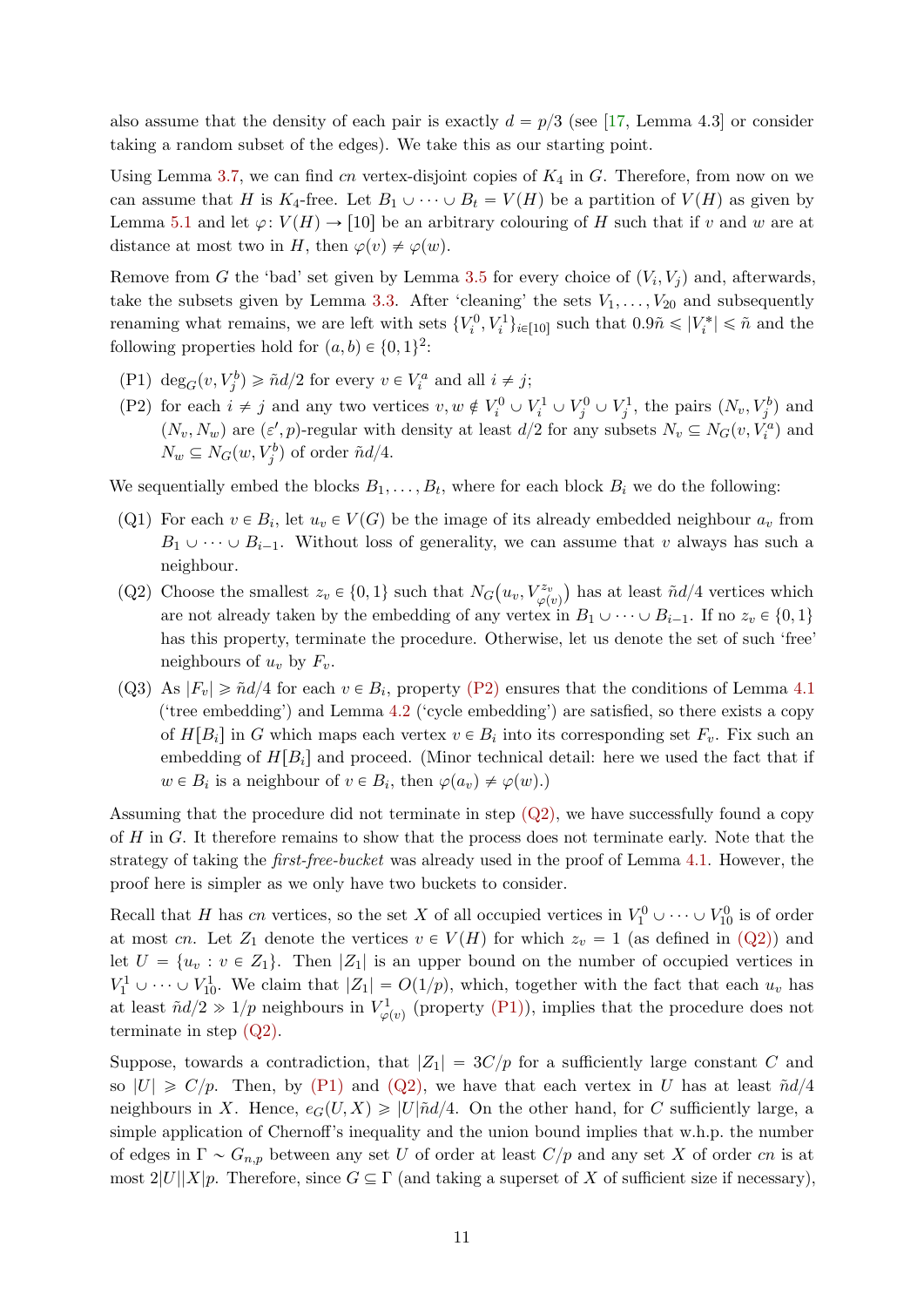$e_G(U, X) \leq e_{\Gamma}(U, X) < 2|U| c n p$ . Both the upper and lower bounds on  $e_G(U, X)$  are of the same order of magnitude, but only the upper bound depends on c. Thus, for c sufficiently small with respect to  $\alpha$  (which is hidden in the  $\tilde{n}$ ), we get a contradiction.  $\Box$ 

# <span id="page-11-0"></span>6 Concluding remarks

As in [\[24\]](#page-14-5), the proof of Theorem [1.2](#page-1-1) easily extends to more than two colours and, more importantly, it actually gives that in every q-colouring of  $G_{n,p}$  one of the colours is *universal* for the family of cubic graphs with at most cn vertices, that is, it contains all such graphs simultaneously. It is known that any graph with this property has to have  $\Omega(n^{4/3})$  edges (see, for instance, [\[1\]](#page-13-16)). In other words, in order to go past that bound, one has to consider different host graphs for different H. However, we are nowhere near that bound yet.

Recall that the argument for why  $n^{8/5}$  is the best one can get from random graphs is that, for  $p = o(n^{-2/5})$ , a typical  $G_{n,p}$  is not Ramsey for  $K_4$ . However,  $K_4$  is the unique cubic graph which requires such a bound on  $p$ : for any cubic graph  $H$  with a constant number of vertices which is not  $K_4$ ,  $p = \Theta(n^{-1/2})$  suffices (see [\[28,](#page-14-6) [29\]](#page-14-7)). Therefore, it is not inconceivable that by adding some additional structure on top of the random graph to deal with the  $K_4$ 's, one could obtain a bound of type  $n^{8/5-\epsilon}$  or better.

Note that the only places where we used  $p \geqslant Kn^{-2/5}$  in the proof of Theorem [1.2](#page-1-1) were to invoke Lemma [4.2](#page-8-2) to embed  $C_4$  and to embed all components of H isomorphic to  $K_4$ . In particular, if H does not contain  $K_4$  and we can ensure in Lemma [5.1](#page-8-1) that all cycles are of length at least five, then the same proof goes through with  $p = \Theta(n^{-3/7})$ . For longer cycles, this bound decreases even further, being governed by the bound in Lemma [4.2.](#page-8-2) Thus, we have the following improvements over Theorem [1.1.](#page-1-2)

**Theorem 6.1.** There exists a constant K such that  $\hat{r}(H) \leq Kn^{11/7}$  for every triangle-free cubic graph H. Moreover, if H is a cubic bipartite graph, then  $\hat{r}(H) \leq K n^{14/9}$ .

Sketch of the proof. We first show that if H is a connected triangle-free cubic graph with at least 7 vertices, then it has a decomposition as in Lemma [5.1,](#page-8-1) but where each cycle is now of length at least 5. Following the proof of Lemma [5.1,](#page-8-1) we start by removing from  $H$  a maximal family of disjoint induced cycles of length at least 5. Let  $H'$  denote the resulting graph and, for each vertex  $v \in V(H')$  of degree two (in H'), add a temporary new vertex which is joined only to v. Therefore, each vertex in this temporarily expanded  $H'$  has degree either one or three. Consider a longest induced path in  $H'$ , say  $v_1, \ldots, v_t$ . We will show that it has the desired property that every  $v_i$  has at most one neighbour in  $V(H') \setminus \{v_1, \ldots, v_t\}$ , in which case we can remove it from  $H'$ , together with all the temporary vertices, and proceed. Note that at least one vertex in  $\{v_1, \ldots, v_t\}$  is an 'original' vertex, so we indeed make progress.

The only two vertices which can violate the desired property are  $v_1$  and  $v_t$ . Without loss of generality, consider  $v_1$  and suppose it has two neighbours  $x, y \in V(H') \setminus \{v_2\}$ . Then both of these vertices need to have a neighbour in  $\{v_2, \ldots, v_t\}$ , as otherwise we would get a longer induced path. Let us denote such a neighbour of x closest to v by  $v_x$  and of y by  $v_y$ . Then we necessarily have  $v_x = v_y = v_3$ , as otherwise we get an induced cycle of length at least 5. Therefore, the longest induced path is of length two (i.e.,  $t = 3$ ). As x has degree three, it must also have another neighbour z, which lies outside of  $\{y, v_1, v_2, v_3\}$  (Figure [2\)](#page-12-0).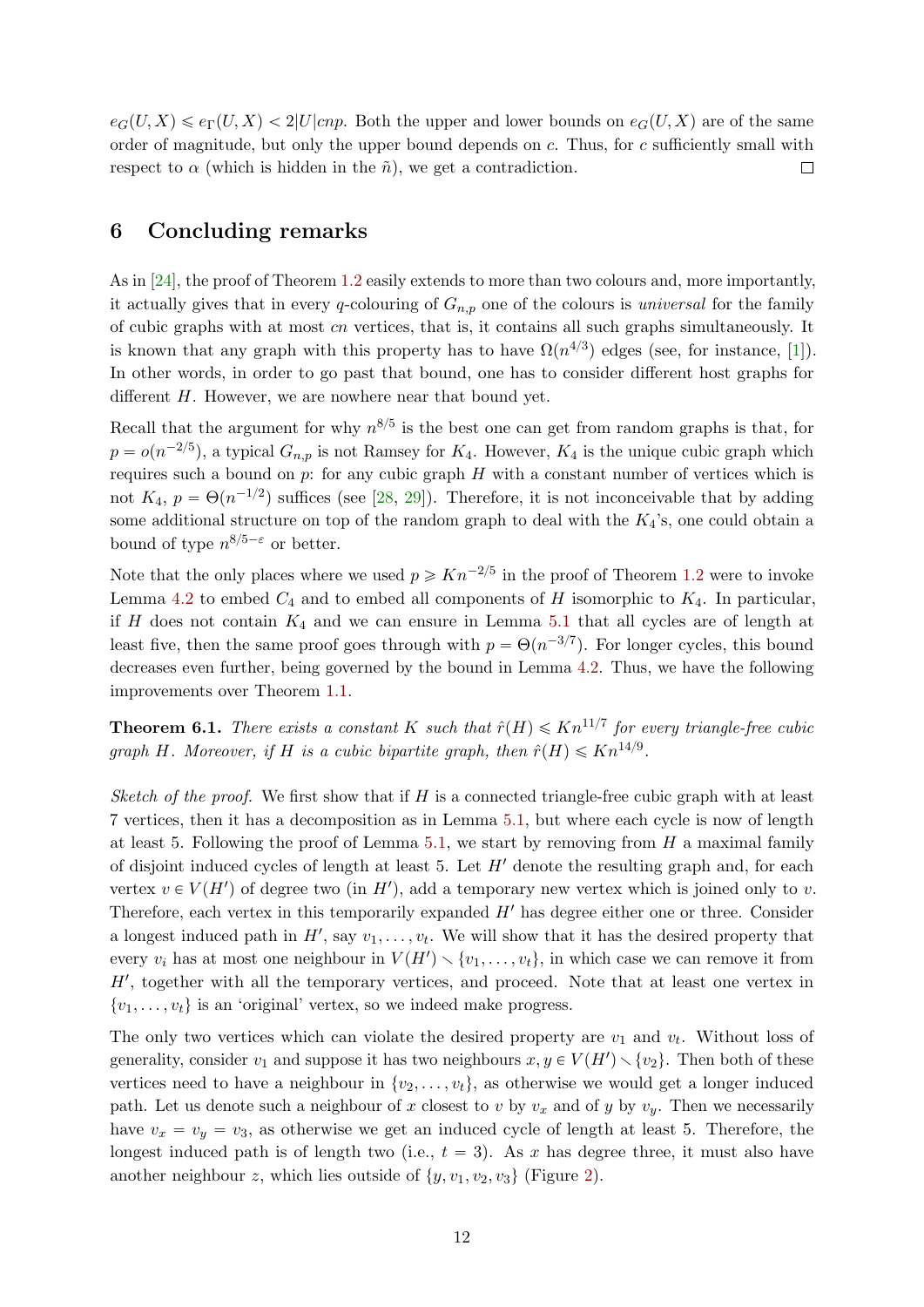

Figure 2: Finishing the decomposition.

<span id="page-12-0"></span>Now we are almost done: if  $yz$  is not an edge, then we get a longer induced path  $y, v_1, x, z$ , while if  $zv_2$  is not an edge, then we get the path  $z, x, v_1, v_2$ . We must therefore have that  $yz$  and  $zv_2$ are both edges, which implies that  $H'$ , without the temporary vertices, is a connected graph with 6 vertices where every vertex has degree three. But then  $H' = H$ , contradicting our assumption that  $H$  has at least 7 vertices.

Therefore, there exists a decomposition with each cycle being of length at least 5, as required. Moreover, if H is bipartite, each such cycle has to have length at least 6. To embed H, we then proceed by first embedding all connected components with at most 6 vertices using Lemma [3.7,](#page-5-0) which is possible already at  $p = \Theta(n^{-1/2})$ , as no such component is isomorphic to  $K_4$ . To embed cycles through subsets of order  $\Theta(np)$  using Lemma [4.2,](#page-8-2) we require  $p = \Theta((np)^{-3/4})$  if they are of length at least 5 and  $p = \Theta((np)^{-4/5})$  if they are of length at least 6, estimates which return the required bounds on p. The rest of the proof is then identical to the proof of Theorem [1.2.](#page-1-1)  $\Box$ 

One can also obtain better bounds than those in  $[24]$  if H has a special structure. For example, Clemens, Miralaei, Reding, Schacht, and Taraz [\[8\]](#page-13-17) showed that if H is a  $\sqrt{n} \times \sqrt{n}$  grid, then  $\hat{r}(H) = O(n^{3/2+o(1)})$ , which is essentially the best one can get from random graphs in this case. Our methods immediately imply this result, as the grid graph has a decomposition into induced paths (given by 'vertical' lines) which admit a '1-degenerate' ordering (i.e., the second property of Lemma [5.1\)](#page-8-1). One notable feature of this argument is that even though  $H$  has many copies of  $C_4$ , we do not embed them directly using Lemma [4.2.](#page-8-2)

Finally, it is worth noting that the problem of improving the bound from [\[24\]](#page-14-5) for general bounded-degree graphs remains open. For the class of triangle-free graphs  $H$  with maximum degree  $\Delta$ , a rather convoluted argument from the second author's PhD thesis [\[26\]](#page-14-13) shows that  $\hat{r}(H) = O(n^{2-1/\Delta-\epsilon_{\Delta}})$  for some  $\epsilon_{\Delta} > 0$ . Regarding the methods presented here, analogues of Lemmas [4.1](#page-6-1) and [4.2](#page-8-2) with each  $N_v$  now contained in the neighbourhood of at most  $\Delta - 2$ vertices go through provided  $p = \Theta(n^{-1/(\Delta - 0.5)})$ . Moreover, an easy modification of the proof of Lemma [5.1](#page-8-1) shows that a connected graph H with maximum degree  $\Delta$ , not isomorphic to  $K_{\Delta+1}$ , admits a decomposition into blocks  $B_1, \ldots, B_t$  such that each  $B_i$  is either a path or a cycle of length at least four and each vertex in  $B_i$  has at most  $\Delta - 2$  neighbours in  $B_1 \cup \cdots \cup B_{i-1}$ . But, since these are the main ingredients of our proof in the  $\Delta = 3$  case, why does the proof not go through for larger  $\Delta$ ?

The answer is somewhat technical, but the heart of the matter is that, for  $\Delta = 3$ , no two vertices in  $B_i$  can have a common neighbour in  $B_{i+1} \cup \cdots \cup B_t$ , which means that the inheritance properties promised by Lemma [3.5](#page-4-0) are sufficient to continue the embedding process. If  $\Delta > 3$ , it can happen that two (or more) vertices in  $B_i$  have such a common neighbour, which means that much more care is needed to ensure that the candidate set of each vertex has the desired size and that pairs inherit regularity in the correct way. It is entirely possible that this could be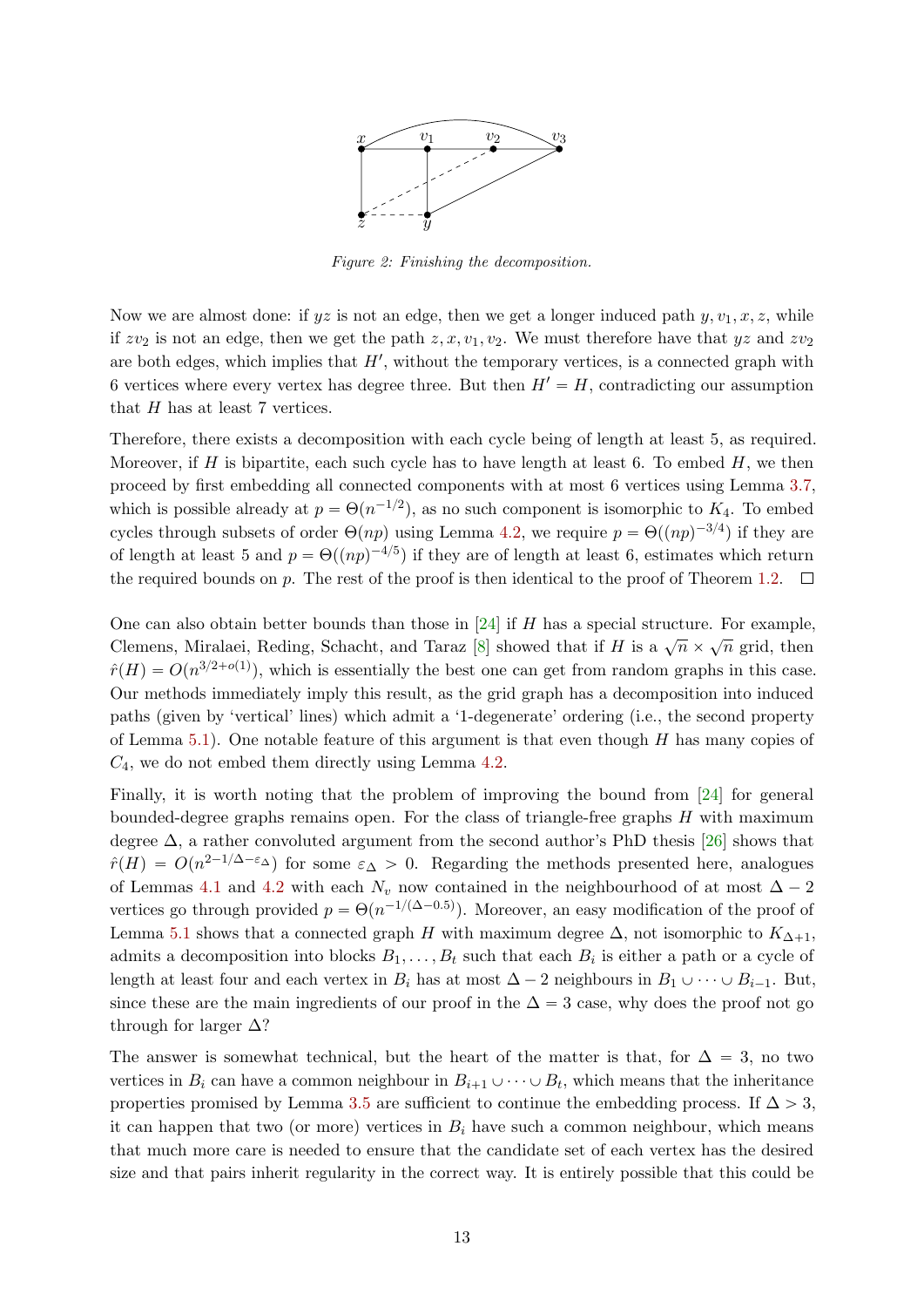done, but we have chosen not to pursue the matter here. Another, more concrete, reason we did not pursue the matter further is that, if embedding  $K_{\Delta+1}$  is again the main obstacle, what one would really like to show is that there are  $c, K > 0$  such that if  $p \geqslant Kn^{-2/(\Delta+2)}$ , then, with high probability,  $G_{n,p} \to H$  for any graph H with at most cn vertices and maximum degree  $\Delta$ . This is Theorem [1.2](#page-1-1) for  $\Delta = 3$ , but it is almost certain that the techniques described here are not sufficient to meet this bound for larger values of  $\Delta$ .

## References

- <span id="page-13-16"></span>[1] N. Alon and M. Capalbo. Optimal universal graphs with deterministic embedding. In Proceedings of the Nineteenth Annual ACM-SIAM Symposium on Discrete Algorithms, pages 373–378. ACM, New York, 2008.
- <span id="page-13-8"></span>[2] N. Alon and Z. Füredi. Spanning subgraphs of random graphs. *Graphs and Combinatorics*, 8(1):91–94, 1992.
- <span id="page-13-13"></span>[3] J. Balogh, R. Morris, and W. Samotij. Independent sets in hypergraphs. Journal of the American Mathematical Society, 28(3):669–709, 2015.
- <span id="page-13-1"></span>[4] J. Beck. On size Ramsey number of paths, trees, and circuits. I. Journal of Graph Theory, 7(1):115–129, 1983.
- <span id="page-13-3"></span>[5] S. Berger, Y. Kohayakawa, G. S. Maesaka, T. Martins, W. Mendonça, G. O. Mota, and O. Parczyk. The size-Ramsey number of powers of bounded degree trees. Journal of the London Mathematical Society, 103(4):1314–1332, 2021.
- <span id="page-13-7"></span>[6] C. Chvátal, V. Rödl, E. Szemerédi, and W. Trotter Jr. The Ramsey number of a graph with bounded maximum degree. Journal of Combinatorial Theory, Series B, 34(3):239–243, 1983.
- <span id="page-13-5"></span>[7] D. Clemens, M. Jenssen, Y. Kohayakawa, N. Morrison, G. O. Mota, D. Reding, and B. Roberts. The size-Ramsey number of powers of paths. Journal of Graph Theory, 91(3):290–299, 2019.
- <span id="page-13-17"></span>[8] D. Clemens, M. Miralaei, D. Reding, M. Schacht, and A. Taraz. On the size-Ramsey number of grid graphs. Combinatorics, Probability and Computing, 30(5):670–685, 2021.
- <span id="page-13-9"></span>[9] D. Conlon, A. Ferber, R. Nenadov, and N. Škorić. Almost-spanning universality in random graphs. Random Structures & Algorithms,  $50(3):380-393$ , 2017.
- <span id="page-13-12"></span>[10] D. Conlon, W. T. Gowers, W. Samotij, and M. Schacht. On the KLR conjecture in random graphs. Israel Journal of Mathematics, 203(1):535–580, 2014.
- <span id="page-13-4"></span>[11] N. Draganić, M. Krivelevich, and R. Nenadov. Rolling backwards can move you forward: on embedding problems in sparse expanders. In Proceedings of the 2021 ACM-SIAM Symposium on Discrete Algorithms (SODA), pages 123–134. Society for Industrial and Applied Mathematics (SIAM), Philadelphia, PA, 2021.
- <span id="page-13-15"></span>[12] N. Draganić, M. Krivelevich, and R. Nenadov. The size-Ramsey number of short subdivisions. Random Structures & Algorithms, 59(1):68–78, 2021.
- <span id="page-13-0"></span>[13] P. Erdős, R. J. Faudree, C. C. Rousseau, and R. H. Schelp. The size Ramsey number. *Periodica* Mathematica Hungarica, 9(1-2):145–161, 1978.
- <span id="page-13-2"></span>[14] J. Friedman and N. Pippenger. Expanding graphs contain all small trees. Combinatorica, 7(1):71–76, 1987.
- <span id="page-13-10"></span>[15] S. Gerke, Y. Kohayakawa, V. Rödl, and A. Steger. Small subsets inherit sparse  $\varepsilon$ -regularity. *Journal* of Combinatorial Theory, Series B, 97(1):34–56, 2007.
- <span id="page-13-14"></span>[16] S. Gerke, H. J. Prömel, T. Schickinger, A. Steger, and A. Taraz.  $K_4$ -free subgraphs of random graphs revisited. Combinatorica, 27(3):329–365, 2007.
- <span id="page-13-11"></span>[17] S. Gerke and A. Steger. The sparse regularity lemma and its applications. In Surveys in combinatorics 2005, volume 327 of London Math. Soc. Lecture Note Ser., pages 227–258. Cambridge Univ. Press, Cambridge, 2005.
- <span id="page-13-6"></span>[18] J. Han, M. Jenssen, Y. Kohayakawa, G. O. Mota, and B. Roberts. The multicolour size-Ramsey number of powers of paths. Journal of Combinatorial Theory, Series B, 145:359–375, 2020.